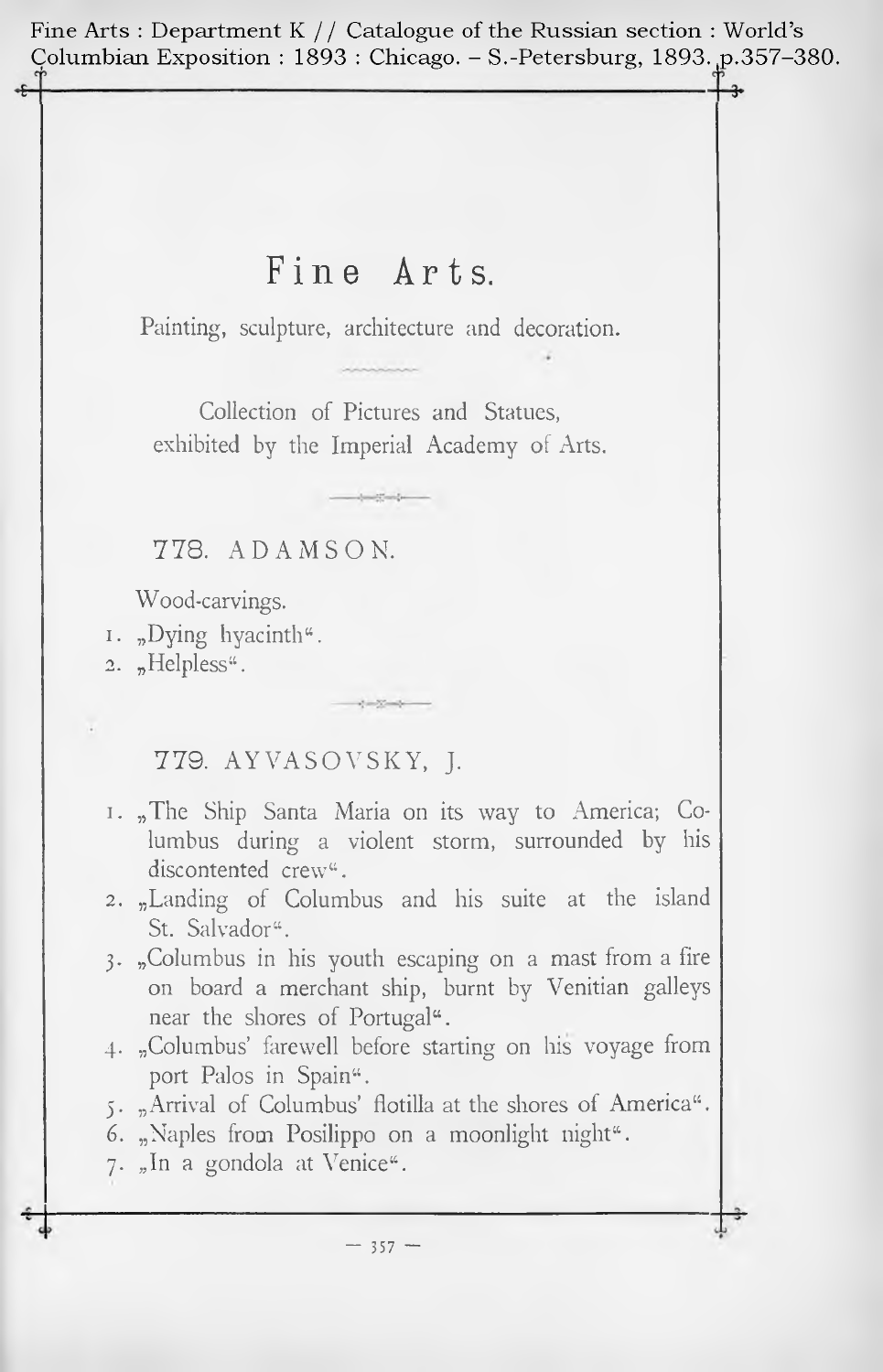8. "The Parhtenon of Athens in ancient days". 9. "Wrecked". 10. "Garibaldi and his followers on board a steamer". 11. "Yalta in the morning". 12. "A streat in Bakhchisaray". 13. A storm near the shores of the Crimea<sup>"</sup>. 14.  $_{n}$ A boat in a storm". 15. "A lighthouse in the sea of Marmora". 16. "Constantinople from the sea of Marmora". 17. "Breakers on shore of the Azov sea". 18. "Breakers on shore of the Black sea". 19. "Yalta at night". 20. "Environs of Malaga". The exhibitor is emerited professor [\\*](#page-1-0) of marine painting since 1847, member of the Council of the Imperial Academy of Arts since 1885 and honorary Member of the said Academy since 1887. Born 1817. \* There are several denominations, assigned in Russia to professors both in science and arts, according to their degrees, of which "emerited professor" is the highest; the first is , private docent", which is folloved by , adjoint professor", "extraordinary **I. 1.** "An Italian woman", 1884. 780. ALEXEYEV, A. 2.  $n$  Head of an Italian woman<sup>4</sup>, 1889. Artist of II-nd degree since 1876 and honorary unattached associate of the Imperial Academy of Arts since 1866. Born 1842. 781. ASKNASIY, J. 1. "Moses Parents". 2. "Celebration of the Sabbath". 3. "A talmudist bridegroom under trial by a Rabbi". Academist of historical painting. Born 1856.

 $-358 -$ 

<span id="page-1-0"></span>professor" and "ordinary professor".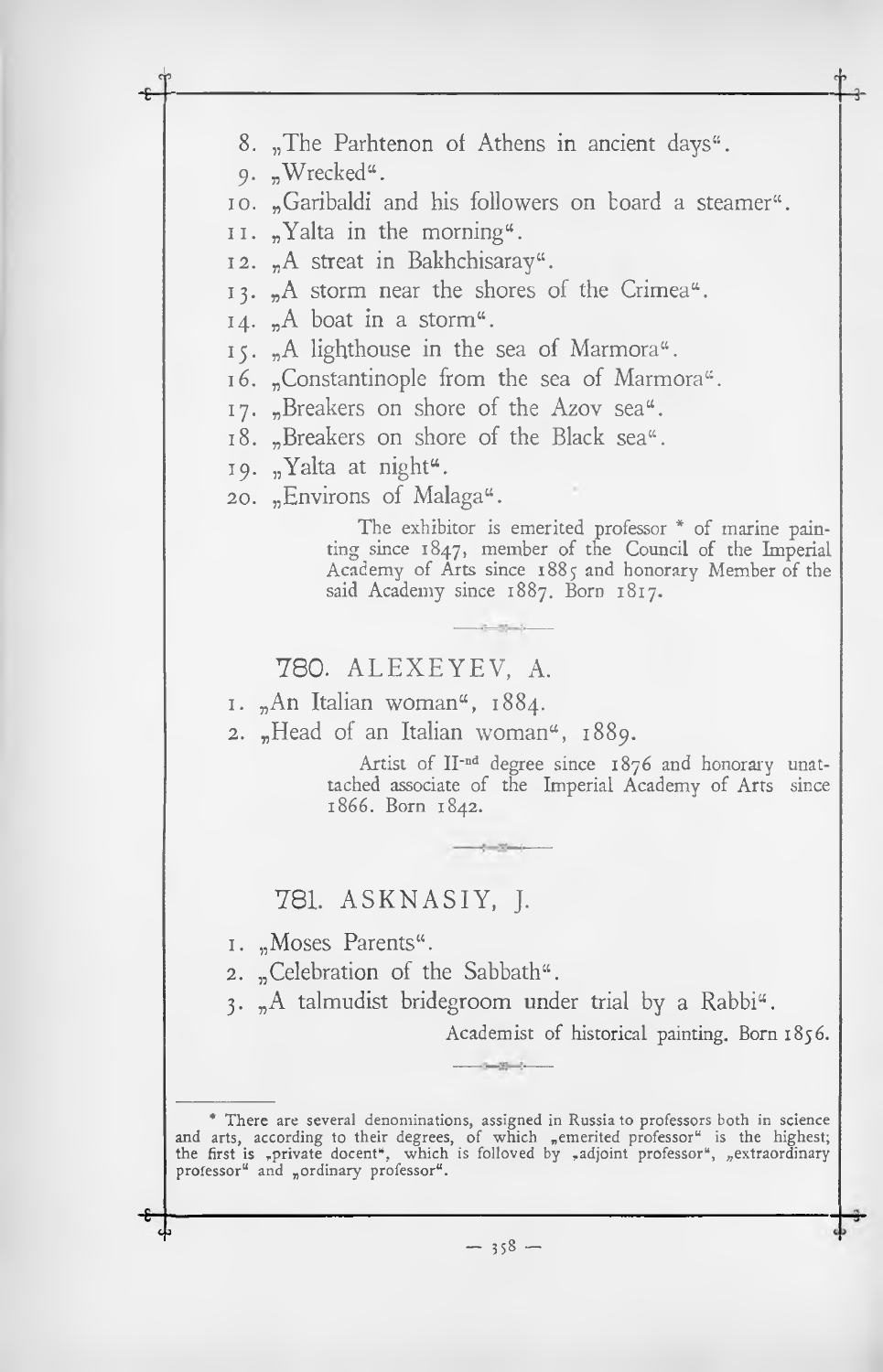### 782. BECLEMICHEV, W.

"A fugitive slave", plaster group.

Sculptor, artist of I<sup>-st</sup> degree, pensioner of the Imperial Academy of Arts. Born 1861.

 $-12 - 1$ 

 $-1 - \frac{16}{2} - 1 -$ 

 $-1 + 1$ 

783. BOBROV, V.

"Ertskus Hertske, a Kovno Jew", 1886.

Academist of portrait painting since 1873 and etcher. Born 1842.

784. BODAREVSKY, N.

"A wedding in Little Russia".

Class-artist of  $I<sup>-st</sup>$  degree of historical painting since  $1875$ . Born 1850.

785. BRONNIKOV, Th.

"Christians before death after the so called free supper", 1878; property of the Academy.

- 第一

Professor of historical painting since 1863. Born 1827.

786. BRUNI, N.

 $\sim$ 

 $_{n}$ Taper bearer"; property of the Academy.

Class-artist of I<sup>-st</sup> degree. Born 1856.

**--4- C** *3*

 $-359 -$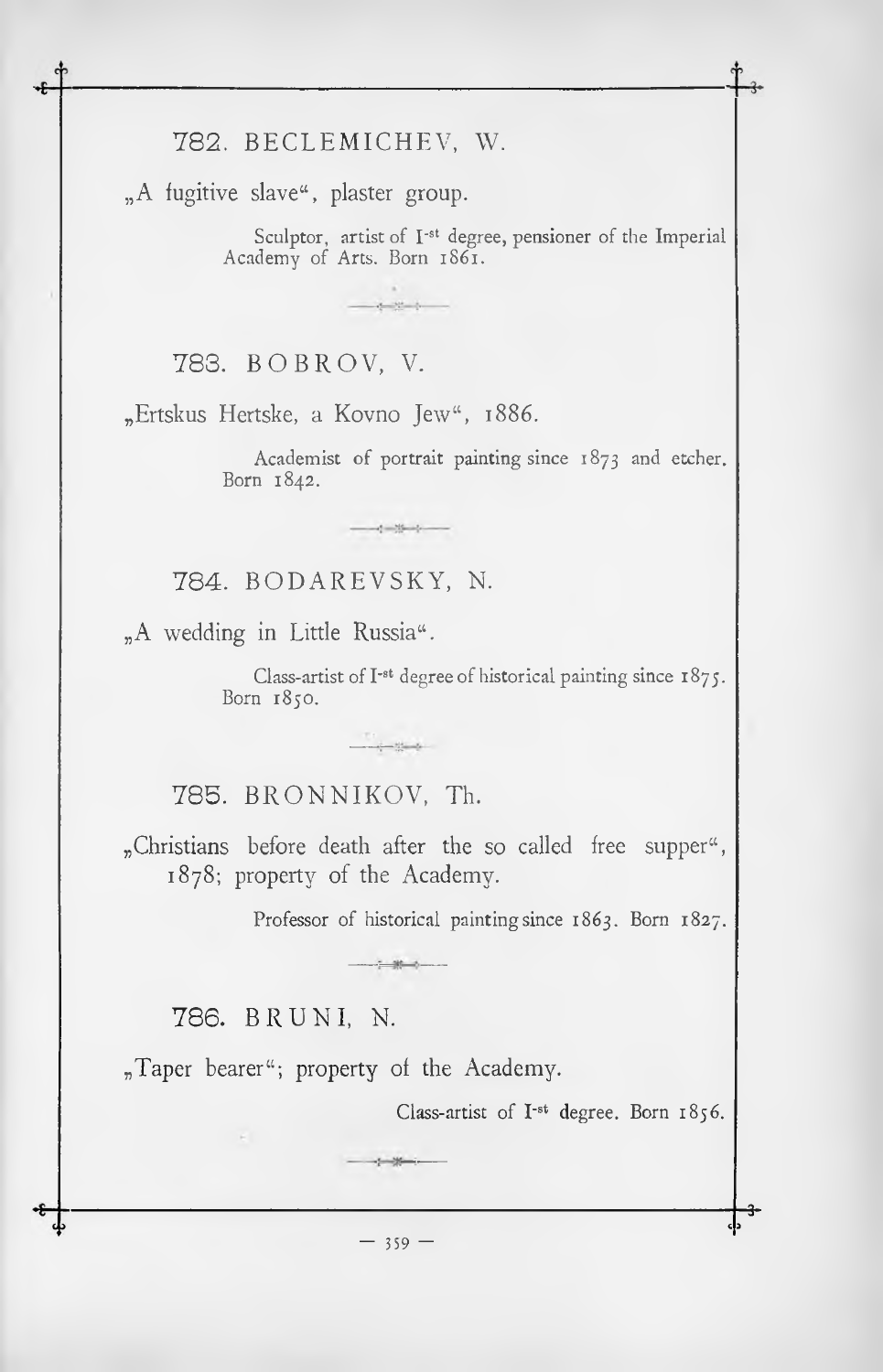# 787. VASILIEV, Th.

"After rain"; property of the Academy.

Landscape painter. Born 1850, died 1873.

# 788. VILLEVALDE. B.

"Today you—tomorrow I"; property of the Academy.

 $-1 - 12 - 4 -$ 

Professor of battle painting since 1848, member of the Academy Council since  $18\overline{5}9$  and emerited professor. Born 1818.

789. V.E.N.I.G. Ch.

"A Russian girl", 1889; property of the Academy.

 $\bullet$ 

Professor of historical and portrait painting since 1862, member of the Academy Council since 1871; professor at the Academy since 1869 and professor of I-st degree since 1888. Born 1869.

### 790. VOLKOV, E.

 $_{\gamma}$ Morning".

Landscape painter. Born 1844.

791. VRANGEL, Baroness E.

"Winter landscape".

Honorary unattached associate of the Imperial Academy of Arts since  $1874$ .

 $-360-$ 

 $\begin{picture}(20,20) \put(0,0){\vector(1,0){10}} \put(15,0){\vector(1,0){10}} \put(15,0){\vector(1,0){10}} \put(15,0){\vector(1,0){10}} \put(15,0){\vector(1,0){10}} \put(15,0){\vector(1,0){10}} \put(15,0){\vector(1,0){10}} \put(15,0){\vector(1,0){10}} \put(15,0){\vector(1,0){10}} \put(15,0){\vector(1,0){10}} \put(15,0){\vector(1,0){10}} \put(15,0){\vector(1$ 

1 2 1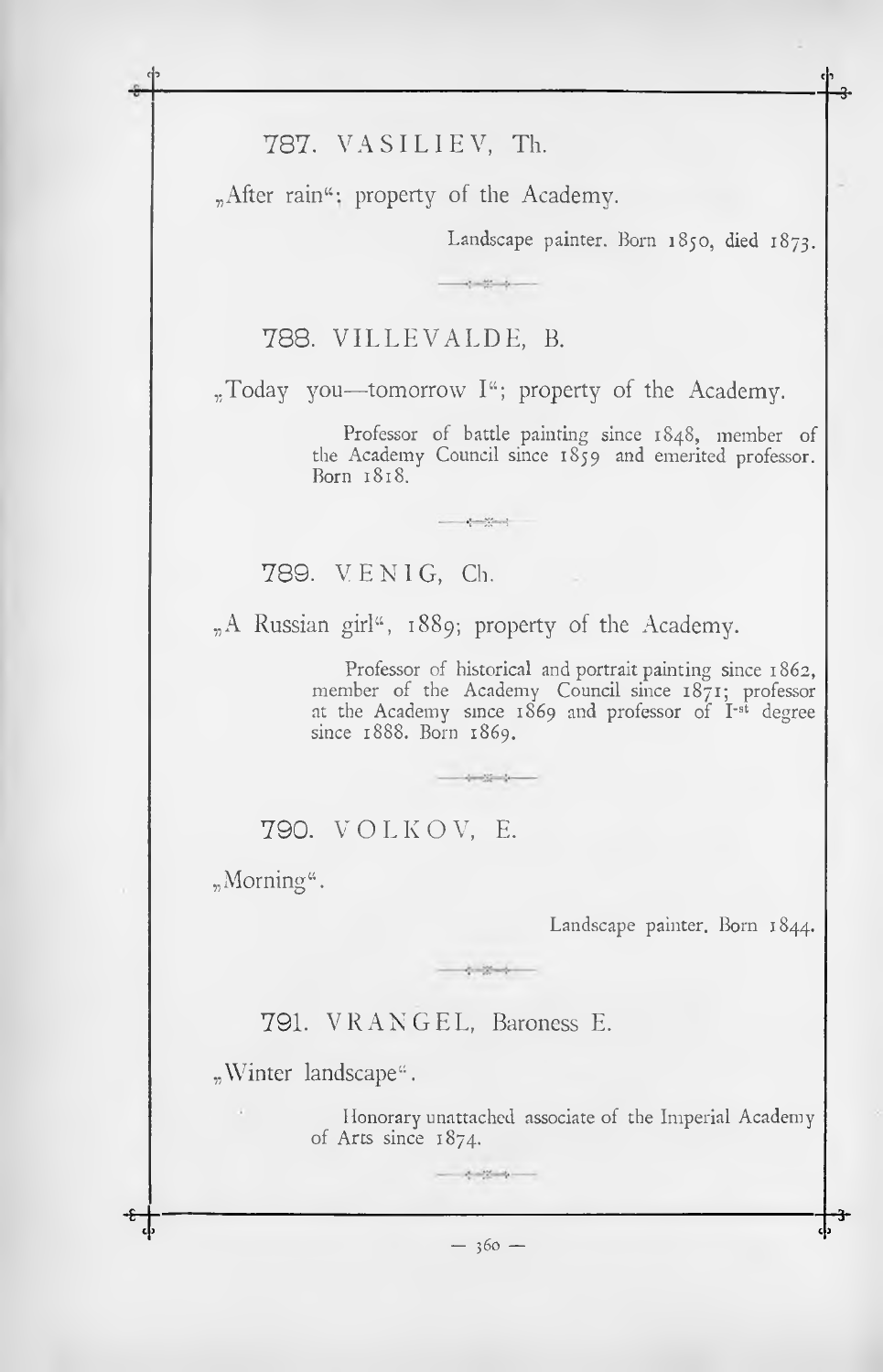### 792. G AL IM SK Y, V.

"A forest".

Landscape painter, class-artist of I<sup>-st</sup> degree since 1880. Born i860.

# 793. GIN TS BURG, E.

Bronzes.

1. "An interesting story". 1 Property of the

 $sec - c$ 

2. The first tune".  $\qquad$  Academy.

Statuets.

- 3. Count L. Tolstoy.
- 4. Shishkine.
- 5. A. Rubinstein.
- 6. P. Chaykovsky.
- 7. W. Vereshchaguine.

8. P. Strukov.

9. W. Stassov.

Busts.

- 10. Count L. Tolstoy.
- 11. Professor D. Mendeleyev.

Plaster groop.

12. "Bathing boys".

Genre sculptor, class-artist of I'st degree. Born 1859.

#### 794. GOLINSKY, W.

"Mushroom gatherers at rest", 1888; property of the Academy.

 $\frac{1}{2}$ 

Genre painter, class-artist of I<sup>-st</sup> degree. Born 1854.

**■H----------------------------------------------------------------------------------------------------------------------------------- 3-**  $-361 -$ 

 $\label{eq:reduced} \mathcal{E}_\text{p} = \mathcal{E}_\text{p}^{\text{R}} - \mathcal{E}_\text{p}^{\text{R}}$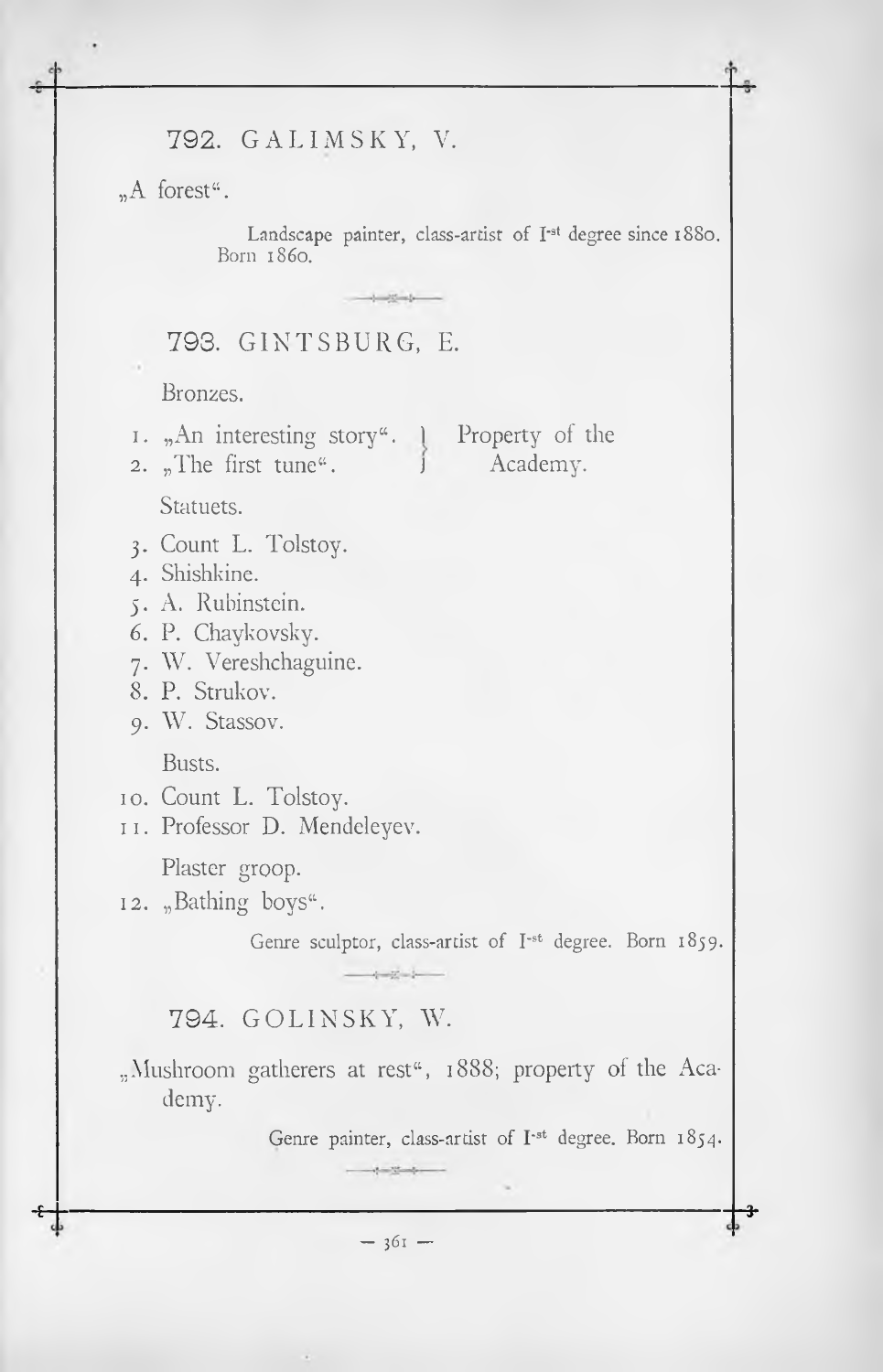# 795. GRANDKOVSKY, N.

 $n^{\text{On the swing}}$ .

796. DILLON, M-me M.

1. "Capricious", plaster. 2. "Indolency", bronze.

> Sculptor, class-artist of II<sup>-nd</sup> degree since 1888. Born 1858.

797. DMITRIEV ORENBURGSKY, N.

1.  $_{n}$ A drowned man in a village"; property of the Academy.

 $\rightarrow\frac{1}{2}\max\left\{\frac{1}{2}\left(\frac{1}{2}-\frac{1}{2}\right)\right\}$ 

2. "Studio of a battle painter".

3. "Sunday in the country".

Professor of battle painting since 1883 and genre painter. Born 1838.

798. DIUKER, E.

 $_{n}$ Noon day"; property of the Academy.

Professor of landscape painting since 1873. Born 1841.

799. ENDOGUROV, I.

1. "Early spring"; property of the Academy.

2.  $_{\eta}$ A shower".

3. "A winter evening in the country".

Landscape painter. Born 1861.

 $-362-$ 

 $\sim$   $\sim$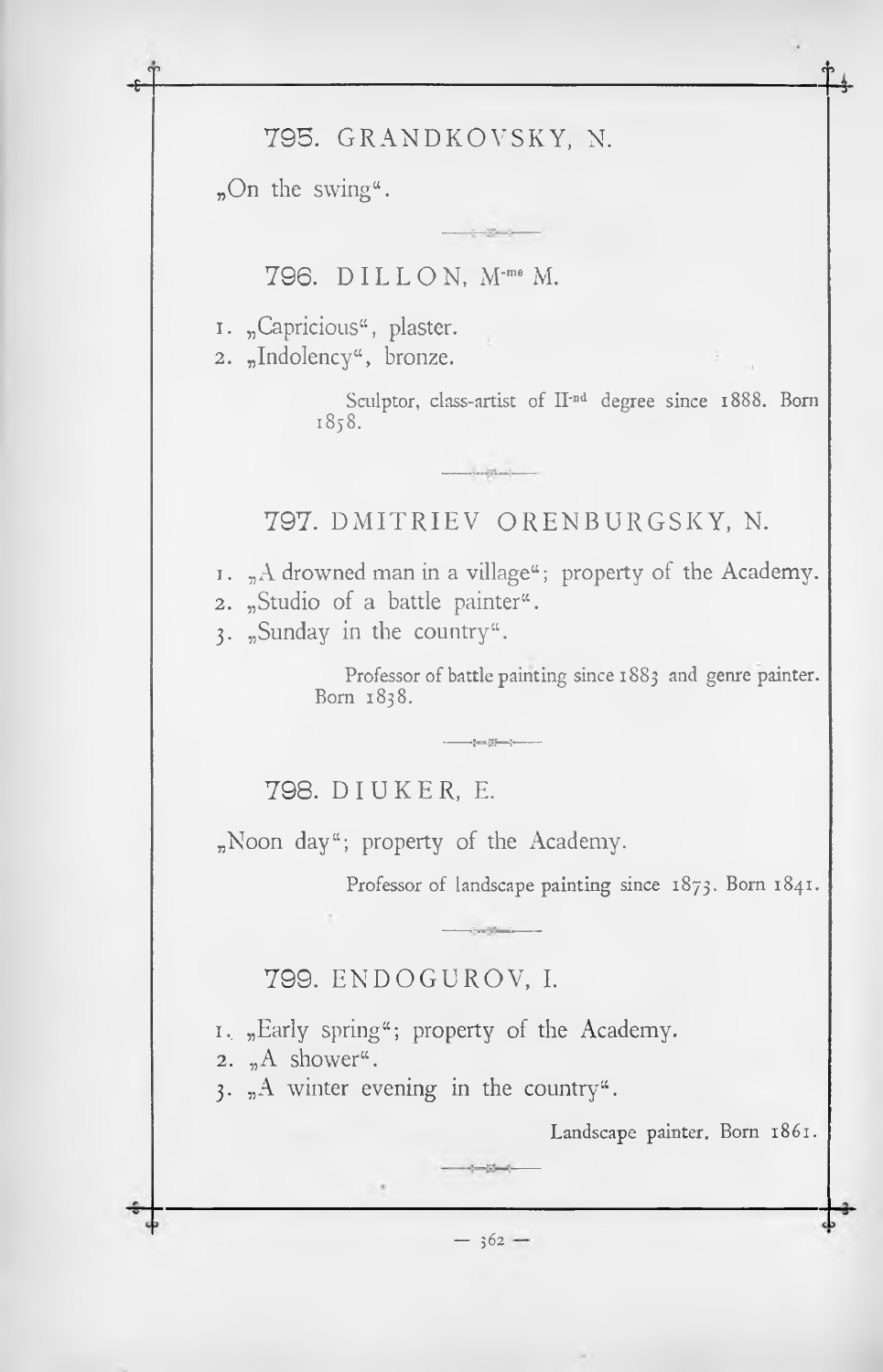### 800. ENDOGUROV, S.

Paintings in water colours.

- $1.$  "A quiet day".
- 2. "After a storm".
- $3.$  "Evening".

### 801. ZHURAVLEV, Th.

 $-111$ 

1. "Haymakers at rest".

- 2. "Loves me little—loves me not".
- 3. "A family of street musicians", 1870.

Genre painter, academist of painting since 1836. Born 1836.

#### 802. ZAGORSKY, N.

1. "A heavy heart; property of the Academy. 2. "At breakfast".

 $-47 - 1$ 

Genre painter, class-artist of  $I<sup>st</sup>$  degree since  $1875$ Born 1849.

#### 803. KIVSHENKO, A.

1. "The military council at Phily", 1881; property of the Academy.

and the color

In the memorable year 1812, after the undecided, but bloody battle of the 26 August at Borodino against Napoleon, when the Russian Army lost nearly half of her troups, the Commander in chief, General Prince Kutuzov, not risking to renew the battle next day, ordered a retreat to-

 $-363 -$ 

**S-------------------------------------------------------------------------------------------------------------------------------------- 3.**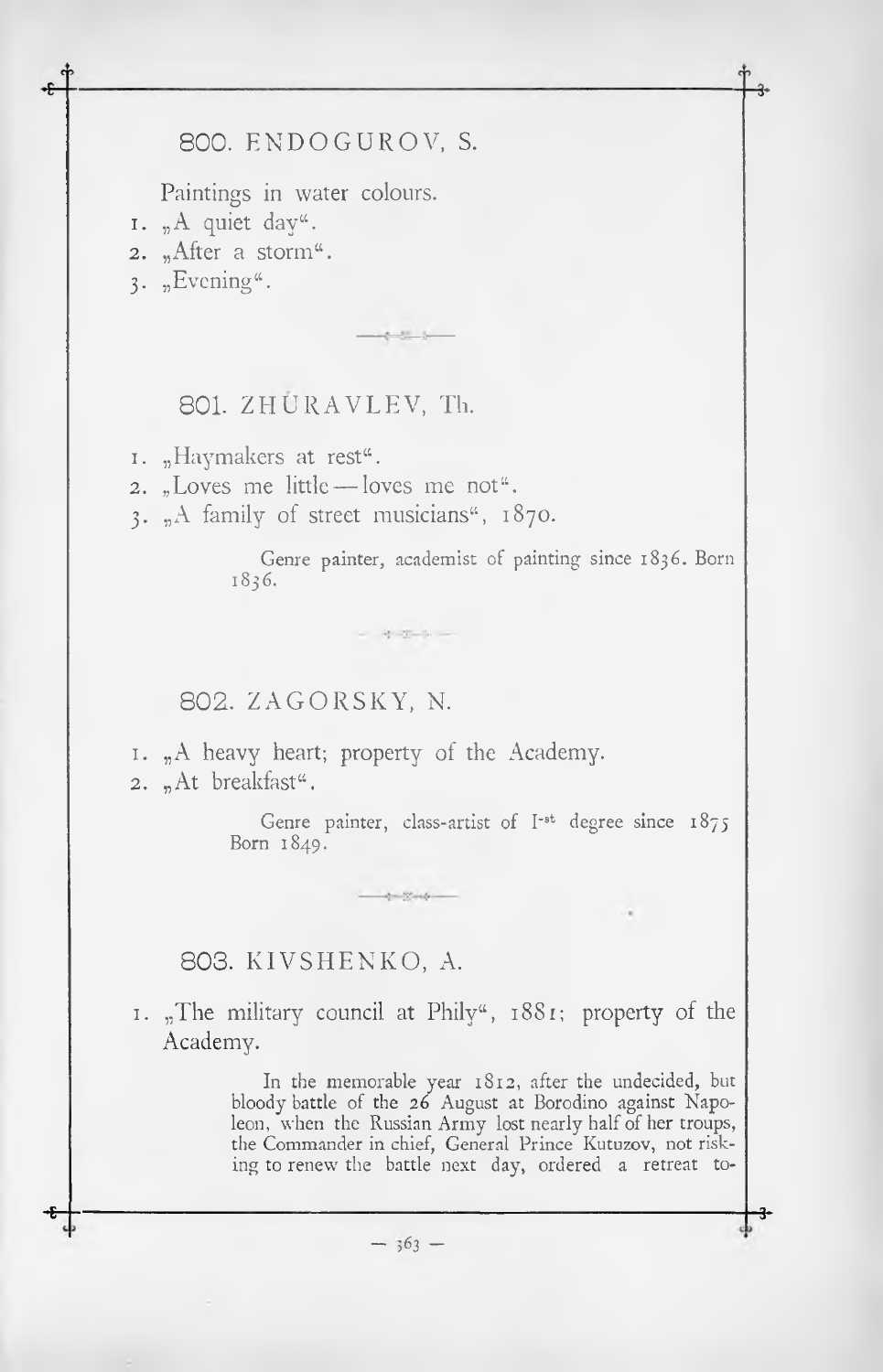wards Moscow. Napoleon followed the Russians closely and another battle was to be expected every day. The position, that the Russian troops were obliged to occupy in order to protect the capital from the West, was most unfavarouble, being all cut by cavins and backed on all its line by the river Moscowa. The ennemies were nearly twice as numerous as the Russians, a defeat was most probable and should it occur, it threatened to exterminate the Russian army as a hasty retreat over the steep banks of Moscowa was not to be thought of. Prince Kutuzov then summoned a council of war for deciding the fatal question, weither the Russian Army was to accept battle or retreat and give up Moscow to the ennemy. The council united at the head-quarters of the Army, in the village of Phily, close to Moscow in a simple peasant's house. 'Phis solemn moment is that choosen by the artist for the exhibited painting.

**2.** 3- "Taking a wolf alive", 1889. I Property of the "Feather sorting". *<sup>I</sup>* Academy.

 $-72 - 24$ 

4- "Near the craters of Ledgi".

**c ■> ■6—**

**C** *3*

Genre and battle painter, professor of painting since 1893. Born 1851.

### *804.* KL A G ESS, Th.

"Interior view of the Cathedral of our Saviour in Moscow, 1884.

> Academy Academy of Arts since 1864; Keeper of the Professor of perspective since 1883 and teacher in the Museum since 1887. Born 1814.

> The Cathedral of our Saviour in Moscow, is a monument both religious and national. It has been erected in memory of the deliverance of Russia from the army of Napoleon in 1812. The Emperor Alexander I intrusted the architect Vidberg with the building of a Church of Thanksgiving to the Lord for the salvation of the Empire from Napoleon Vidberg first chose a place in the Cremlin bat afterwards decided, that it should be erected on the Sparrow Hills, a beautiful place in the vicinity of Moscow.

> > **—3«**

 $-364 -$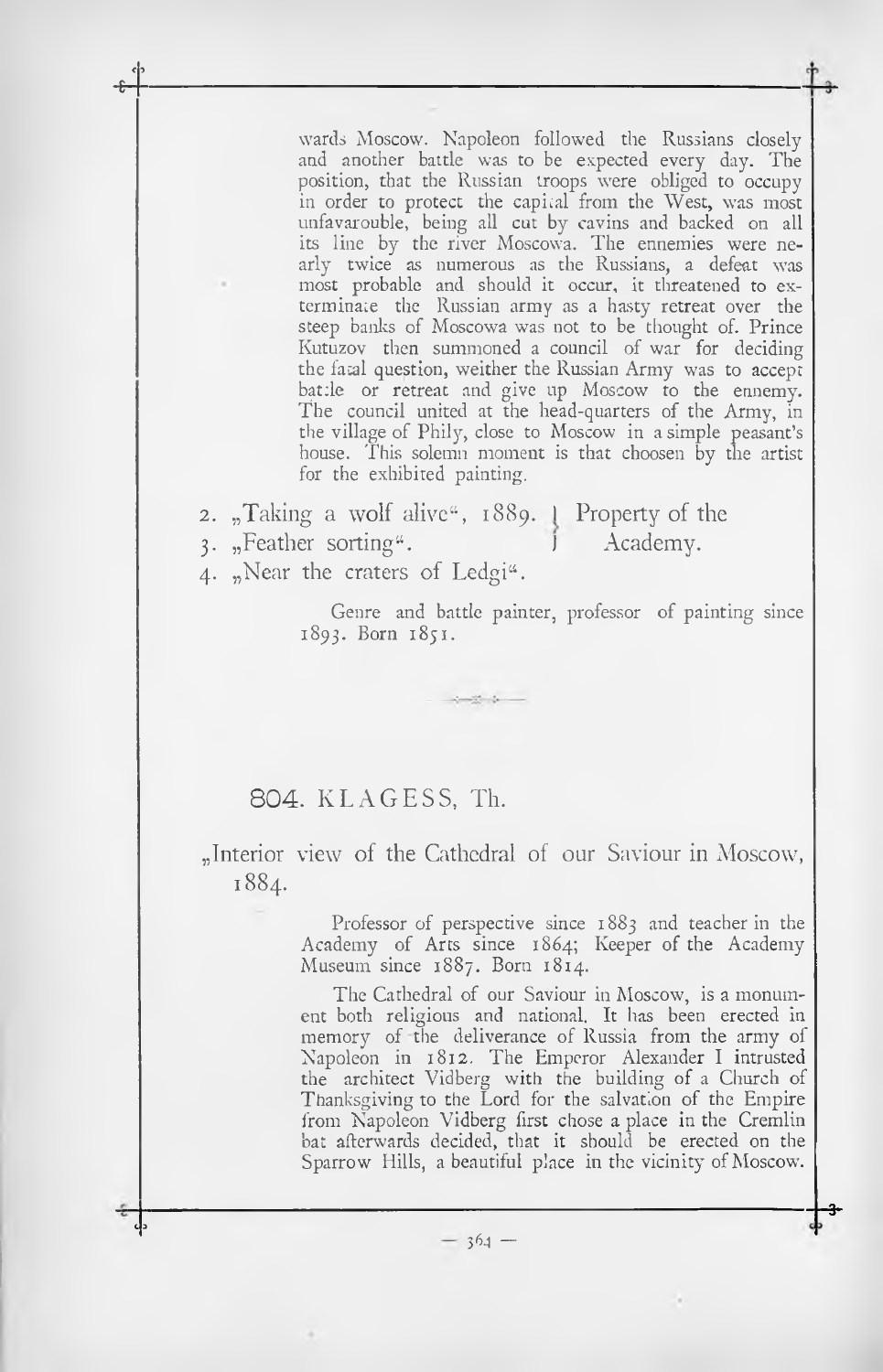It was to consist of three sections, as an emblem of the three principal epochs of Christ's earthly life: the Birth, the Transfiguration and the Resurection. The first Church was to be under ground and distined to receive the remains of the heroes, who fell in 1812. The second had the form of a cross and was dedicated to the Holy Ghost; its place was on the side of the hill. The third Church, in form of a circle, was to stand on the top of the mount. The work went on so slowly, that the Emperor Alexander died before it was fairly begun. In 1827 a new commission was named by the Emperor Nicolas. The plan was pronounced as practically impossible and professor Toll was directed to undertake the work. The old place on the Sparrow Hills was desirted and on the 10-th September 1839 the foundation of the new building was laid in the centre of Moscow on the banks of the river Moscowa.

The Cathedral is built in the Russian-bysantine style. It is  $48^{1/2}$  sazhens (339,5 feet) high and covers an area of 1,500 square sazhenes, i. e. 73,500 square feet. The largest central cupola of the five that cover the roof, has  $16$  windows which together with the 36 windows of the choir illuminate the whole building The exterior walls are partly inlaid with dark red granite from Finland. The interior is decorated with various marbles, labrador and other precious stones, brought from all parts of Russia, and with white slabs, with the names of the officers and soldiers slain in battle in 1812. All round the Church run broad choirs, their walls are covered with paintings from Russian history and the history of the Byzantine Church. Professor Markov, who executed the image of God Sabaoth in the great cupola, employed 5 years to fullfill this enormous work. The most celebrated Russian painters, Nef, Makovsky, Semiradsky, Bronnikov, Vereshchagin and others, have disigned and painted the images for this grand and magnificent Church. The iconostasis, front wall of the inner chapel, that surrounds the altar, depicted in the painting of M<sup>-r</sup> Klagess, is entirely of snow white marble, with incrustations of red stone; it is covered by a roof of guilt bronze. The Cathedral is surrounded by gardens. The esplanade in front of it commands a beautifull view of the river and the Zamoskvorechiye, part of the city situated un the opposite bank of the Moscowa.

 $-25 - 15$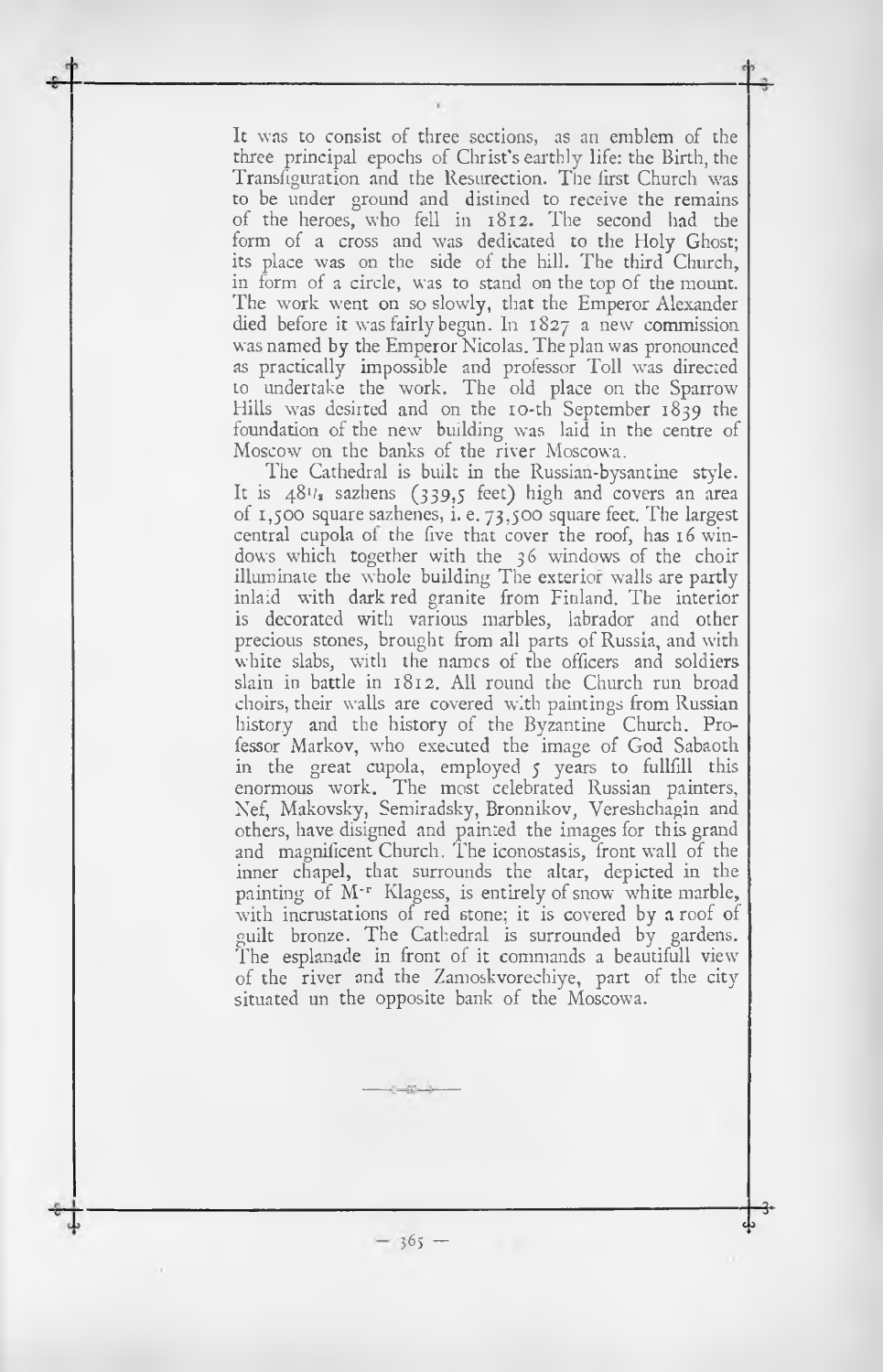805. KLEVER, J.

 $A$  forest<sup>"</sup>; property of the Academy.

Professor of landscape painting since 1881. Born 1850.

806. KLODT, Baron fon-Jurgensburg, M.

 $-16 - 16$ 

**•f**<sub>3</sub>

"The Tzaritsa's Alms".

Professor of landscape painting since 1864, professor at the Academy of Arts and member of the Academy Council since 1871. Bom 1832.

The life of the wifes of the Tsars, the Tsaritsa's, in the XVI and XVII century was most dreary and monotonous. They were shut up in the palace; their only occupation consisted in trying on their rich costumes and in embroidering in gold and pearls. Every worldly pleasure was denyed to them, as unfit for their exalted rank. They drove out in closely shut up carriages, surrounded by armed men. Horse men rode before the train, scattering with long whips the curious crowd that run to see the sovereign's spouse on her way. The people that stood nearest, were commanded to fall on their knees and not to lift up their heads until the carriage had passed, for fear of the ,evil eye". In Church the Tsaritsas had separate places, completely shut out from the rest of the congregation. The only distraction the Ladies of the Tsar's family could enjoy were occasionnai visits, on foot or in equipages, to the many Convents in Moscow or in the provinces. Those pious pilgrimages were performed with great style and ceremony. In the XVI and XVII century the Russian Convents were refuges for all those who needed help or shelter. The nuns nursed the sick, gave food and clothes to the needy, helped widows and orphans; even the insane, who were scarcely treated as human beings in those hard times, were sometimes received by the sisterhood. The Tsaritsas, every time they visited a Convent, gave abundant alms to the poor with their own hands. Baron Klodt's picture gives an illustration of this custom. The Tsaritsa, acompanied by the young Princesses, her daughters and led by the abbess, has just descended into the vault that serves as hospital and as ward for the poor. She takes coins out of a casket, held by a lady in waiting and gives them to a women that kneels before her. Another lady takes bread out of a huge

 $-366 -$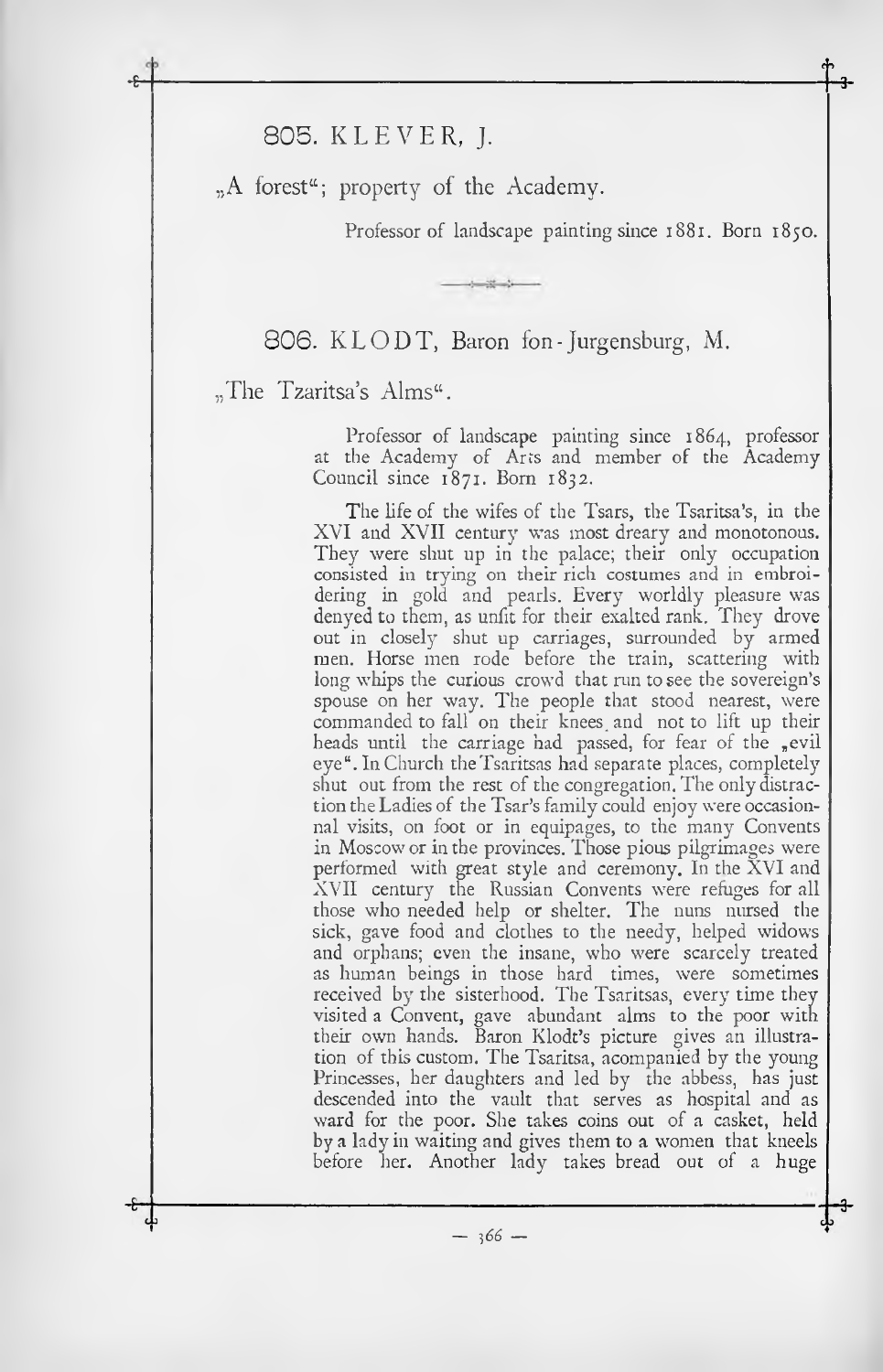basket. Along the walls sit and crouch insane women with clogs on their feet; a boyarynia, lady of the court, stoops down to one of them and speaks to her. A pale ray steals through the arched windows; the scene is lighted by the llame of tall wax candles held by several young nuns.

# 807. KOVALEVSKY, P.

 $n$ Excavations in Rome", 1877—78; property of the Academy.

**<sup>С</sup> <sup>5</sup> fî --------------------------------------------------------------------------------------------------------------------------------- 3-**

Guilletteret.

**Article** 

Professor of battle painting since 1881. Born 1843.

#### 808. KORSUKH1N, A.

1. The brides evening party  $1889$ ; property of the Academy.

> Marriages were always accompanied in Russia by many ceremonies and rejoicings. One of them was the brides party. On the eve of her marriage the bride invited all her friends and playfellows, asking them to help her to bid farewell to her happy maiden years. Marrying had in old times indeed this sad character for the bride of loosing entirely her freedom, as once married she became the full slave of her husband. The young girls, led by the swakha, the match-maker, an old women who arranged the marriage, and a person who claims the most important part on such occasions in Russia, go to the bath, where refreshments, sweatmeats and wine are plentifully provided. After much singing, dancing, laughing and joking all the party goes home, the bride surrounded by her friends. Before goes a young girl who sweeps the road with a broom, to send away spells that may be sent by some malicious person. Then follows the swakha with a brasspan; she beats on it with a stick to frighten the dark powers and spirits. The brides maids spread their shirts around the bride, to shield her from the evil eye. Once at home, the feast continues until late in the night.

> M'r Korsukhin has chosen for the subject of his painting a scene of this kind in the midlle of the XVII century.

> > $-367-$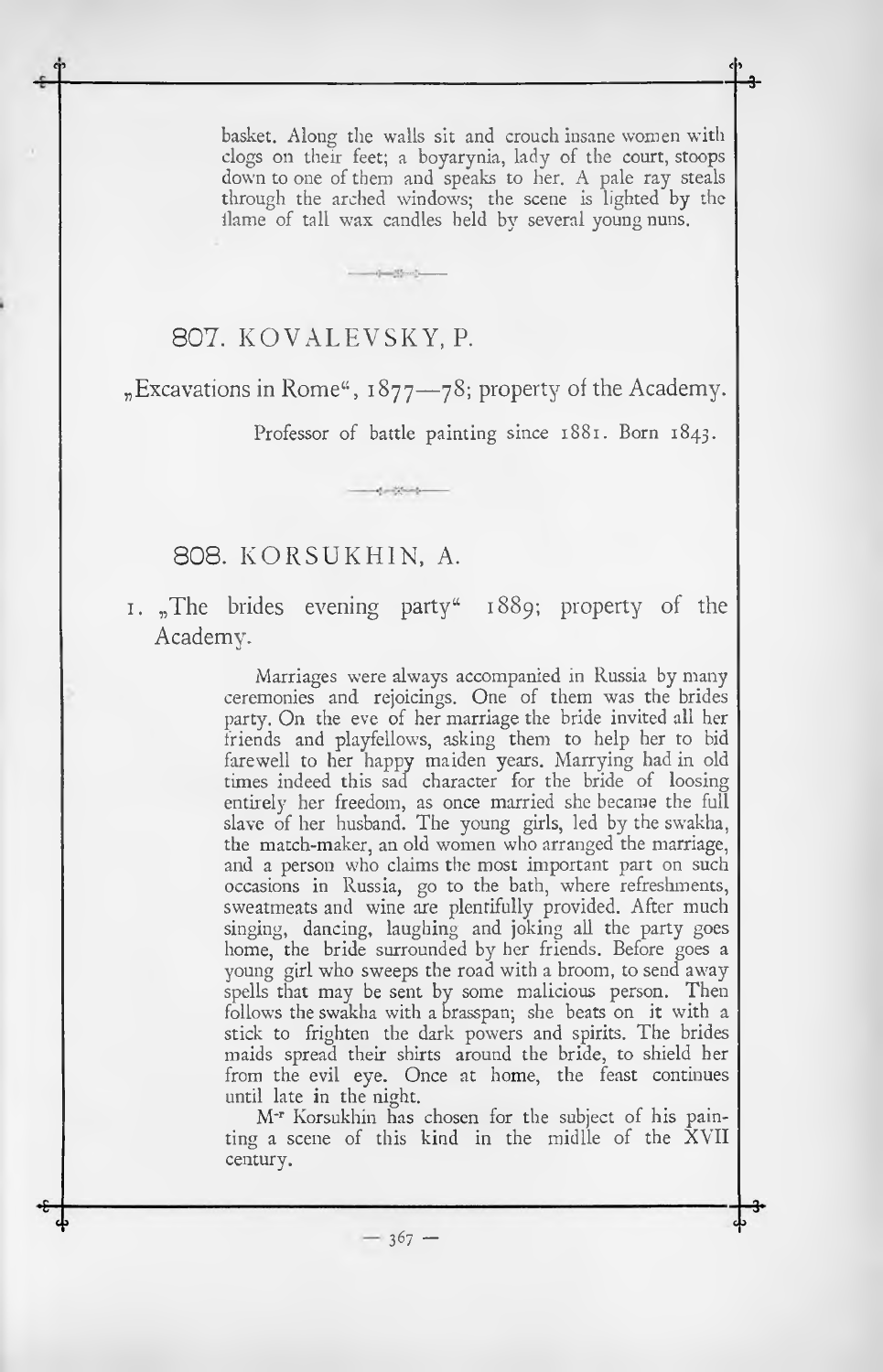Now a days this custome is not to be met with all its old ceremonies and superstitiousness. It is still kept allthough modified in the country by the peasantry; In a form of just a young girls but quite joyfull party it is still considered obligatory amoung the tradesmen and nearly always takes place in the higher classes as well.

2. "At a crust of bread"; property of the Academy.

 $+22 - 1 -$ 

Genre painter, academist of painting since 1868. Born 1835.

#### 809. KOROVIN, C.

1. "Spanish women". 2.  $<sub>m</sub>At tea<sup>a</sup>$ .</sub>

#### 810. KRAMSKOY, J.

Portraits:

1. M<sup>-r</sup> Soloviev.

2. The artist's daughter. Property of the Academy.

Sand Lands

 $-1$ 

Academist of historical and portrait painting. Born 1837, died 1887.

# 811. KRACHKOVSKY, J.

1. "New moon"; property of the Academy. 2.  $_{\text{A}}$  A morning in July".

Academist of landscape painting since 1885. Born 1854.

**■fr \***  $-368 -$ 

 $+32 - 14$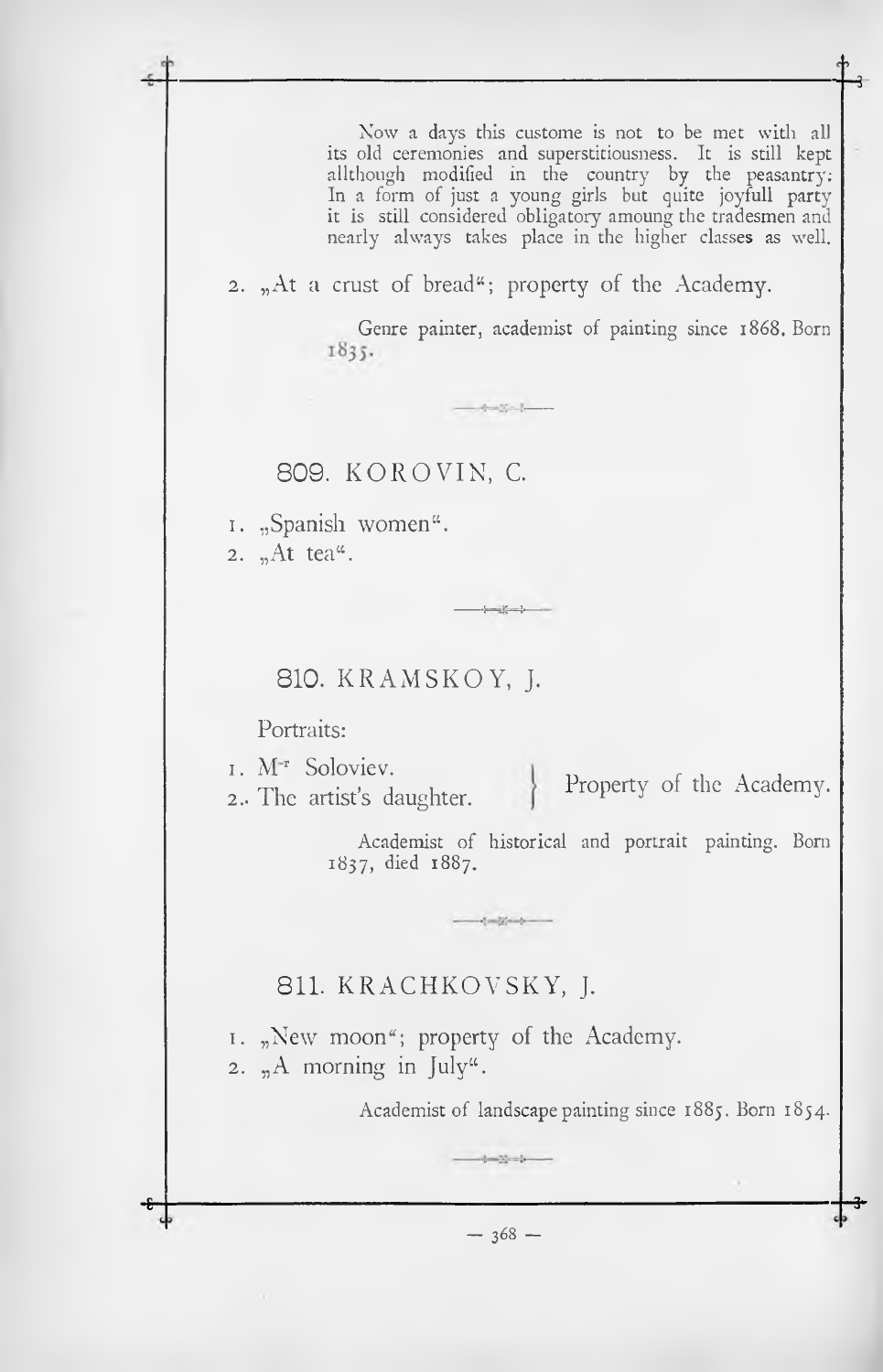### 812. KRYZHITSY, С.

1. "The heat is over and the cool breazes are come", 1889; property of the Academy.

 $-2 - 1$ 

- 2. "Coming home from work".
- 3. "Winter", 1888.

**С э**

4. "A night scene in Little Russia".

Academist of landscape painting since 1889. Born 1858.

#### 813. KUSNETSOV, N.

**I.** "An arbiter of peace" 1888.

The liberation of the serfs in Russia was effectuated by giving them the heriditary use of their homesteads and of allotments of ground from the property of their former masters, of sufficient size to satisfy their wants. At the same time the peasants were obliged at the request of their masters to remain at their service for a period of two years. To prevent any misunderstandings or differences of opinion which might arise in the distribution of these allotments, special officials were nominated from among the landowners, and these officials were rightly called the "arbiters of peace" in virtue of the peaciful character of their mission. The best men out of the nobility presented themselves as candidates and thanks to their impartial, just and disinterested dealings the difficult and complicated problem of entirely changing the rural and economical organisation of the Empire was accomplished quietly and justly without disturbances or riots.

2.  $\sqrt{n}$  the garden<sup>"</sup>, 1889. 3. "An interrupted breakfast".

Genre and portrait painter.

 $-369 -$ 

 $-25 - 3$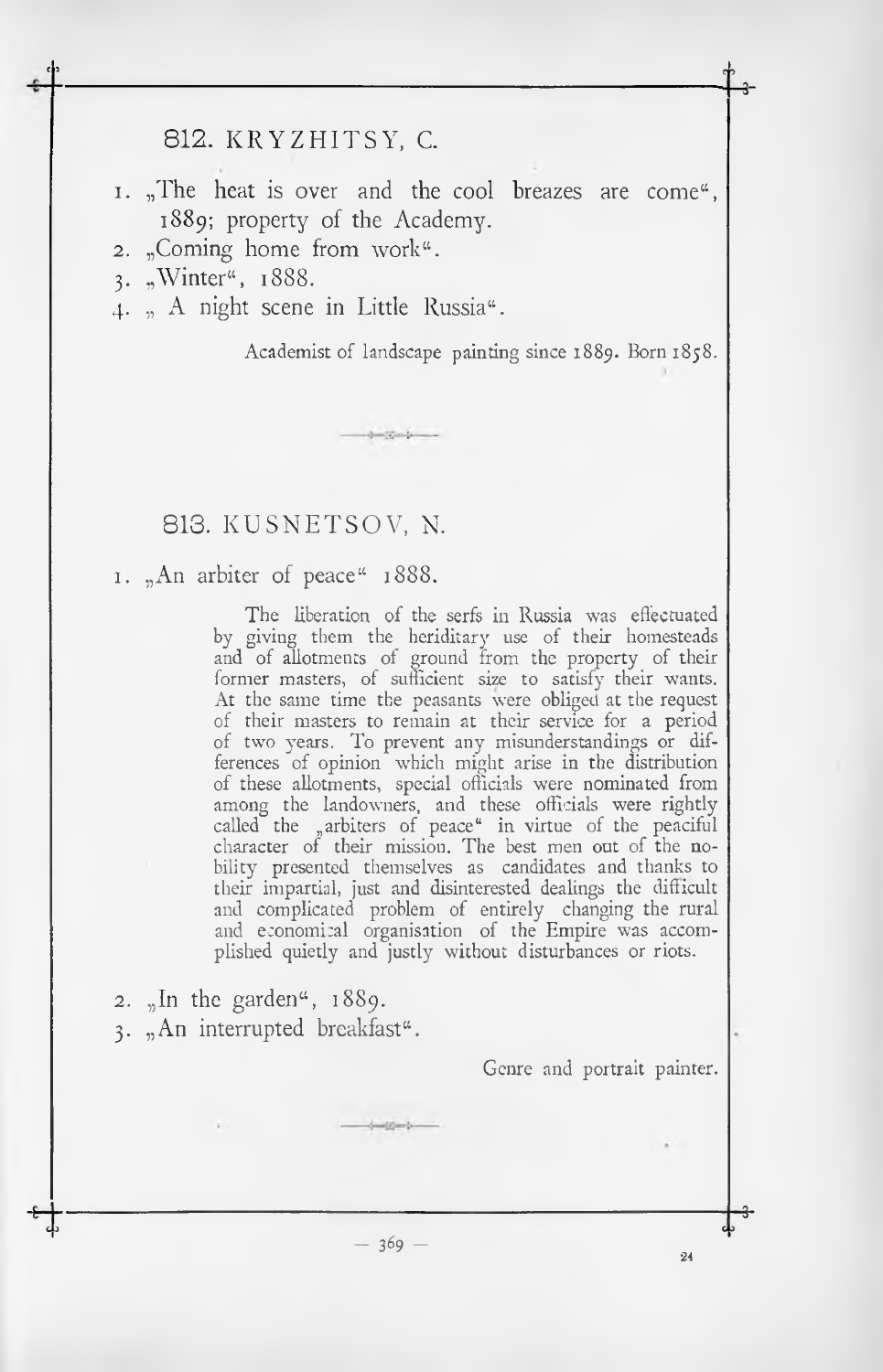814. KOURIAR, P.

"A landscape".

Honorary unattached associate of the Academy, since 1882.

 $\label{eq:3.1} \begin{split} \mathcal{L}_{\text{1}}(\mathcal{L}_{\text{2}}) = \mathcal{L}_{\text{2}}(\mathcal{L}_{\text{2}}) = \mathcal{L}_{\text{2}}(\mathcal{L}_{\text{2}}) = \mathcal{L}_{\text{2}}(\mathcal{L}_{\text{2}}) = \mathcal{L}_{\text{2}}(\mathcal{L}_{\text{2}}) = \mathcal{L}_{\text{2}}(\mathcal{L}_{\text{2}}) = \mathcal{L}_{\text{2}}(\mathcal{L}_{\text{2}}) = \mathcal{L}_{\text{2}}(\mathcal{L}_{\text{2}}) = \mathcal{L}_{\text{2}}(\mathcal$ 

815. LEVITAN, I.

"A Convent on the eve of a holiday".

816. LEMOKH. Ch.

"Peasant girls".

Academist of painting since 1875. Born 1841.

817. LITOVCHENKO, A.

"The Italian ambassador, Calvucci drawing the favourite falcons of the Tzar Alexey Mikhailovich"; property of the Academy.

 $m - 1$ 

 $-22 - 6$ 

818. MAKOVSKY, V.

 $1.$  "A quarrel at cards".

2. "A miser".

3. "The rag-market in Moscow",  $1879$ .

4. "A pilgrim".

5. "Little-Russians smoking".

Genre-painter, academist of painting since 1873. Born 1846.

 $-370-$ 

 $-2 - 2 - 4 -$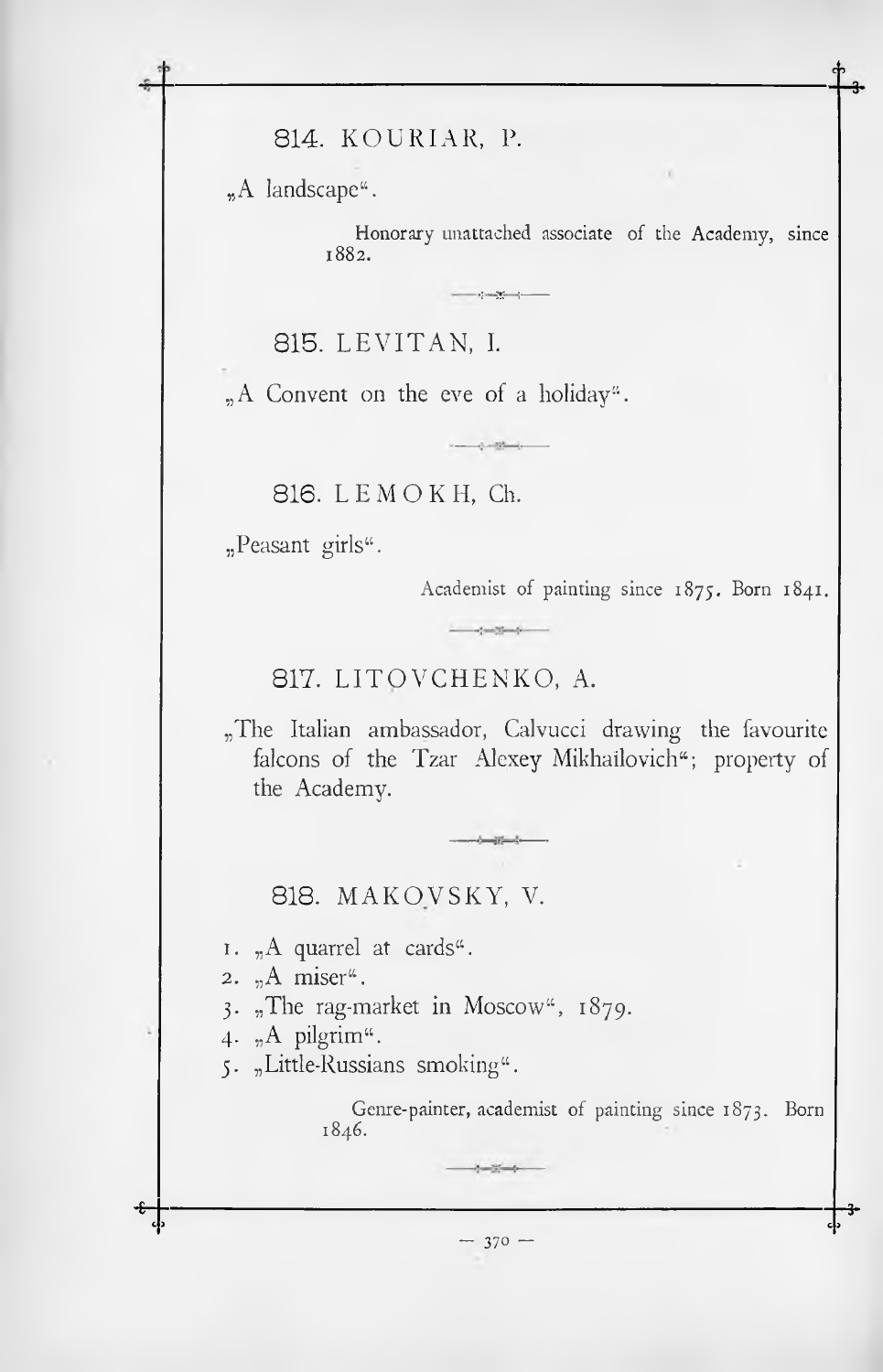# 819. MAKOVSKY, С.

1. "A Bacchanalia". 2. "The toilet of the bride". 3. "A lady's portrait".

Professor of painting. Born 1835.

**•9-**

**■3-**

#### 820. MESHCHERSKY, A.

"The roadstead of Narva", 1886; property of the Academy.

 $-1$ 

 $-10%$ 

Professor of landscape painting since 1876. Born 1834.

## 821. MOROSOV, A.

"A blast furnace".

Genre painter, academist of painting since 1864. Born 1835.

### 822. MIASSOYEDOV, Gr.

I. "Flight of Grigory Otrepiev from a tavern on the frontier of Lithuania", 1867; property of the Academy.

> This painting illustrates a scene from "Boris Godunov", a tragedy of the Russian poet Pushkin. The son of John the Terrible, Dimitry, a child of seven years, who lived with his mother in exile in the town Uglich, was killed in 1591 by the order of a boyar Boris Godunov, brother in law and favourite of the Tsar Theodore Ioannovich. As this Tsar died childless, he left the throne of Russia vacant and Boris Godunov was elected Tsar. The beginning of his reign was wise and merciful. But soon a

> > $-371 -$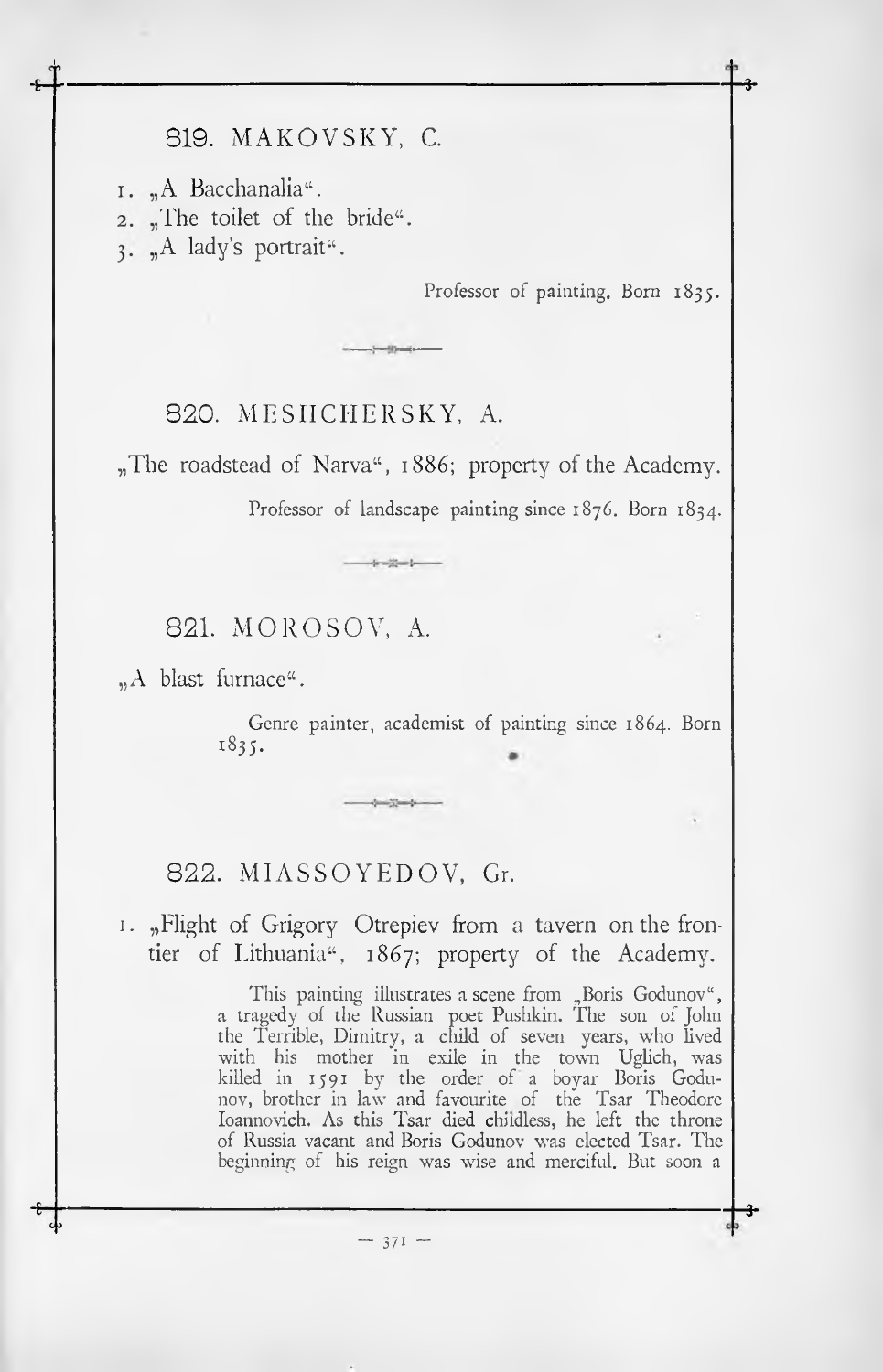dreadful suspicion took possession of his mind. In every one he saw a traitor. Spies were sent into every house; for the least word people were taken to prison and put to death in the most cruel way. Neither boyar, citizen or peasant were sure of their lives. In those dreadfull times a monk, called Grishka Otrepiev, concieved the bold plan of taking possession of the throne under the name of the murdered Dimitry. He entered the service of the Patriach Job and soon won liis confidence. Some incautious words that escaped him, aroused suspicion and an order was issued to arrest him. But he fled from Moscow in time. On the road he met two old monks. They agreed to travel together. As they stopped at an inn the young pretender was recognised by a patrol. He sprang out of a window and escaped over the frontier to Lithuania.

2.  $*$ Harvest time",  $1887$ , duplicate of a picture belonging to His Imperial Majesty, the Emperor of Russia.

> Genre painter, academist of painting since 1870. Born 1835.

823. NAVOSOV, W.

 $_{n}$ A free soup latchen", 1889; property of the Academy.

Genre painter and draftsman, class-artist of I<sup>-st</sup> degree since 1889. Born 1862.

#### 824. NOVOSKOLTSEV, A.

1. "A negro's head", 1885; property of the Academy.

 $-372-$ 

2.  $_{n}$ The last moments of the Metropolitan Philip, 1889; property of the Academy.

Academist of historical painting since 1889. Born 1853.

Since the year 1323 the metropolitans (archbishops) of Moscow always were the nearest councillors of the Tzars. The sovereigns of Russia never acted without the blessing and guidance of the head of the Church. The metropolitans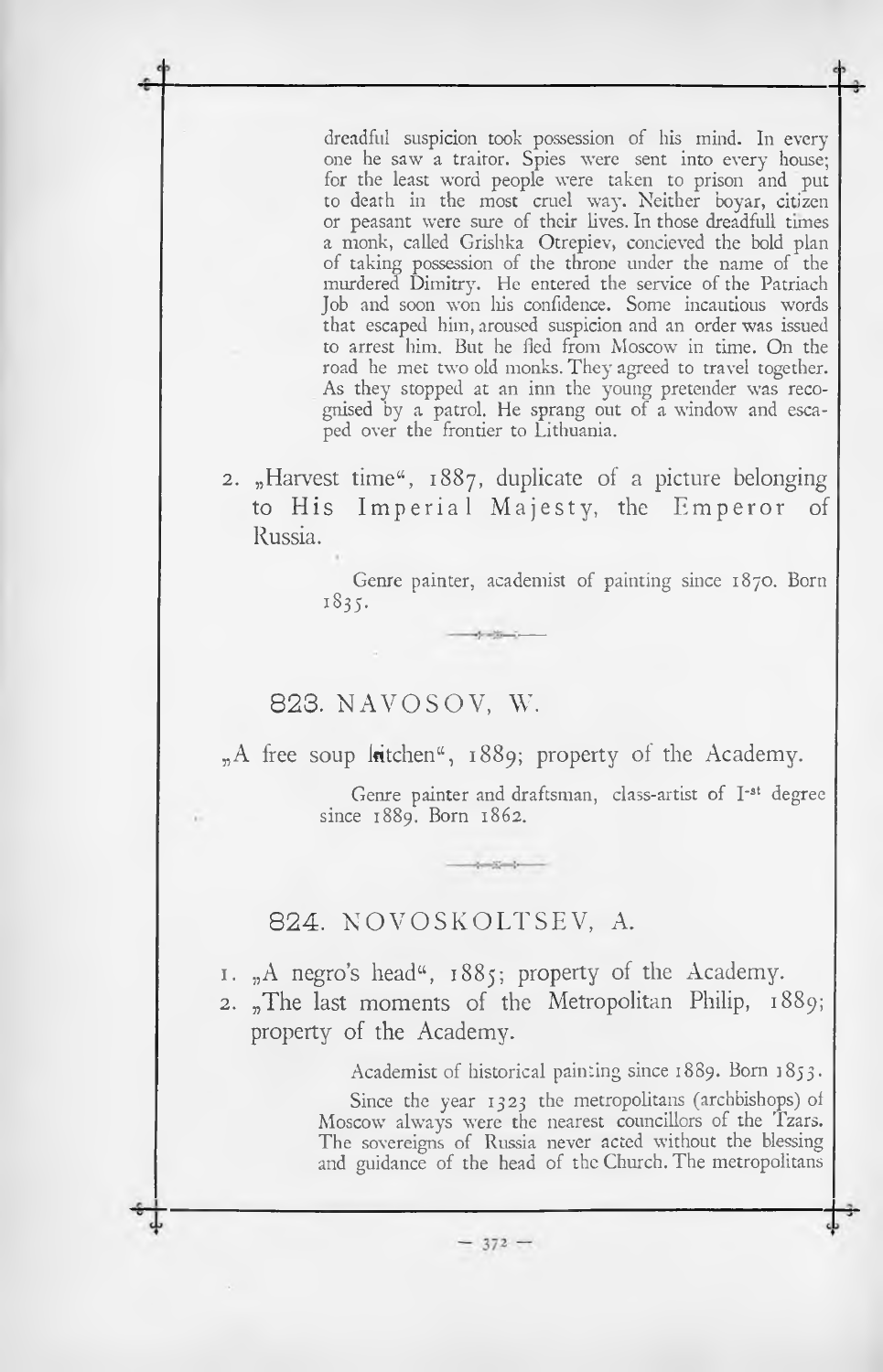were the refuge of the poor and the defendants of the persecuted and the innocent. John the Terrible was the first Tzar who openly rebelled against this custom. He discharged the metropolitan Herman from his office and soon after the venerable archbishop died suddenly. The choice of the Tzar, clergy and boyars fell upon Philip, abbot of Solovky, a Convent, situated on a group of islands on the White Sea. He was of high descent and one of the richest noblemen of Moscow, universally esteemed for his wisdom and kindness. Even the despotic Tzar, when a child, knew and loved him. At the age of thirty, the brillant courtier exchanged the robes of state for the black gown of a monk and the palace for the cloister. Ten years after taking the veil, he was elected abbot of Solovky. This convent, the last colonny on the confines of the north, was poor and almost cut off from human society. The monks led a miserable existance in a severe climate and on a barren soil. The new abbot set to his work with a will; he gave up all his fortune to better the condition of his flock. Canals were dug, marshes and bogs drained. Numerous herds of deer and cattle soon grazed on the newly drained meadows. He huilt a cathedral, new alm-houses and hospitals: when all his means were exhausted, he wrote to Moscow and ample sums were sent to him. He also gave great care to the administration of the peasants, serfs of the convent. He introduced the elective system of the *mir* community, gave the peasants implements and horses, tried to accustom them to regular work and an orderly life and to break them of their habit of drinking and fighting. The message of the Tsar found him in the midst of this active and useful work. With a heavy heart he left his beloved solitude and went back to Moscow. He several times refused the honors proposed to him and only the hope of helping the wretched victims of John's cruelty induced him to accept the staff of the Metropolitan. But the Tzar soon got tired of the new archbishop. He was not accustomed to hear truth spoken to him. Philip several times in noble words charged him not to torment his people and to change his bloody life. But his rebukes only exited the hatred of the Tzar and his wild body guard, the Opritchnik's. The holy bishop was torn from the altar, when officiating high mass, judged by a mock tribunal and sent to Tver as a prisonner. Here he was strangled by Maliuta Scuratov, the favourite of the Tzar on the 23 December 1569.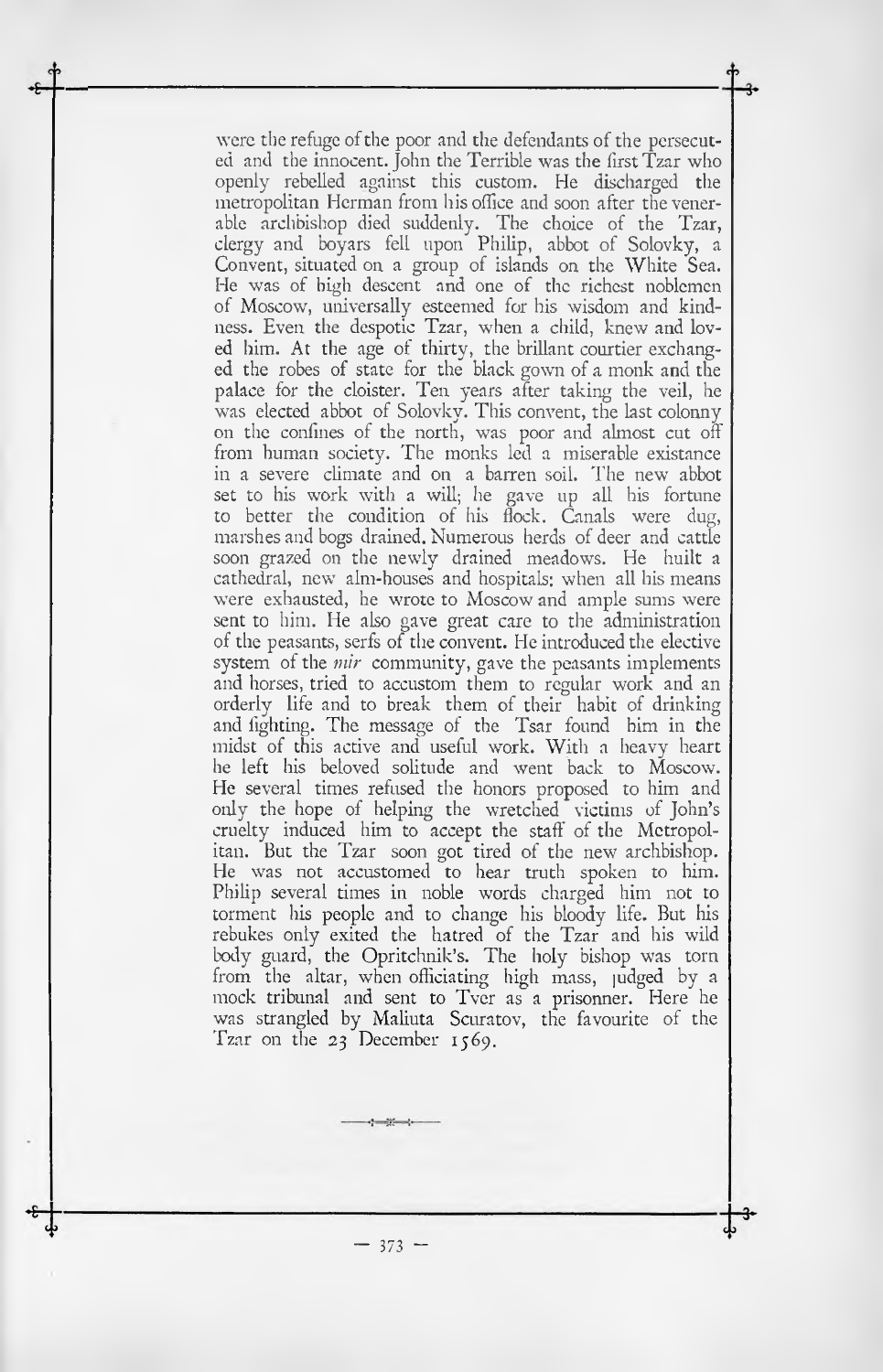#### 825. PASTERNAC, L.

 $R$ eturning home".

**•fr**

### 826. POLEVIN, J.

 $n_{\rm r}$ . The first born<sup>"</sup>; property of the Academy.

Genre painter, academist of painting since 1869 and artist in mosaic work since 1861. Born 1841.

827. PEROV, W.

"Fishermen", 1873.

Genre painter, professor of painting. Born 1833, died 1882.

#### 828. PIMONENKO, N.

"Fortune telling at Christmass"; property of the Academy.

 $-2 - 2$ 

Cenre painter. Born 1862.

In Russia, Christmass is always a period of much merrymaking and fun. The village tavern is full of guests. Young people every evening arrange mascarades They dress up in some comic way and go about to visit their friends. The street and the cottages ring with song, mirth and laughter. When late in the night all is quiet and asleep, the village maidens assemble to know their fortune in future life. Some of them pour melted wax or lead into the snow and try to guess their fate from the figures obtained in that way. Some run out to the highway and ask the men they meet for their names; if the name is a pretty one, it is considered grod luck. Some go to the neighbours' cottages, where there isstill a light burning and stand under the window to catch some word or phrase. If they speak of bread, money or marriage the girl goes away full of hope; if it is about a knife, coffin, or some misfortune, it is considered as a bad omen. The brave ones go to the bathhouse which is always built at some distance from the dwel-

 $-374 -$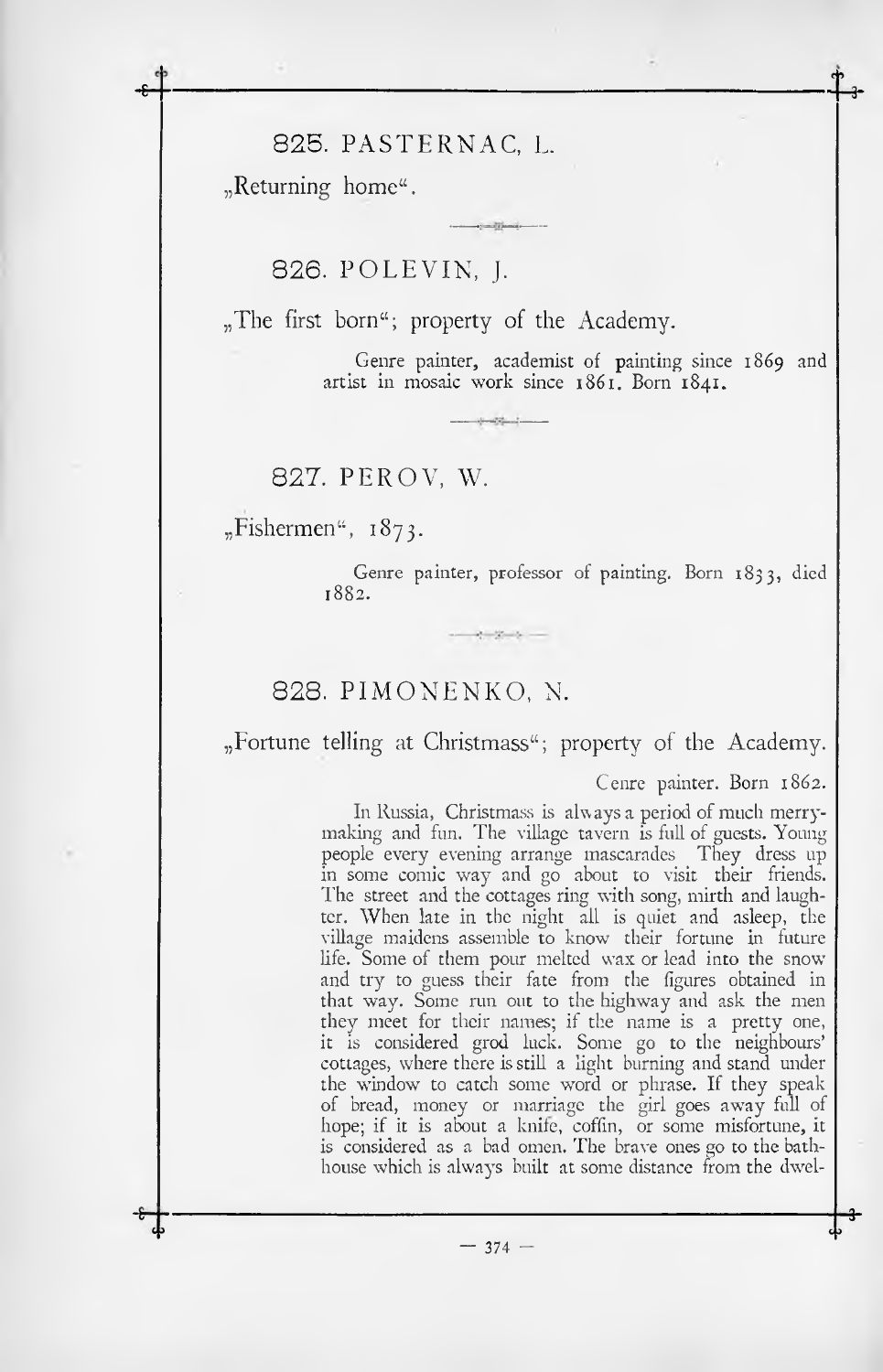lings; there a mirror is put upon a table with two candles burning before it. The girl sits and looks into the glass: her imagination soon shows her the face of her future husband. One of the most frequent ways of fortune telling is to scatter grain in heaps before every young girl present. A cock is brought in. If he walks up to one of them and pecks at the grain, the maiden to whom the heap belongs is sure she will get married in the course of the year.

#### 829. POLENOV, Helen.

1.  $<sub>n</sub>$ After the bath".</sub>

**•fr**

2.  $\sqrt{2}$ .  $\sqrt{2}$  on the eve of an examination.

### 830. REPINE, E.

"The answer of the Dniepr Cossacks"; property of His Imperial Majesty the Emperor of Russia.

 $-2 - 1$ 

Academist of historical painting since 1876. Born 1844.

### 831. SAVINSKY, W.

"The prince Pozharsky, notwithstanding his illness, is asked to take the command of the army", 1882; property of the Academy.

> Class-artist of painting of  $I<sup>-st</sup>$  degree, since 1882. Born 1859.

> In the year 1611, Russia was in a state of complete anarchy. The boyars had dethroned the Tsar Vassily Shuysky and elected prince Vladislav of Poland as his successor. An embassy was sent to king Sigismond III, his father, to ask his consent to this election. But the king had other plans: he intended to annex Russia to Poland and to wear both crowns. He detained the Russian ambassadors. Meanwhile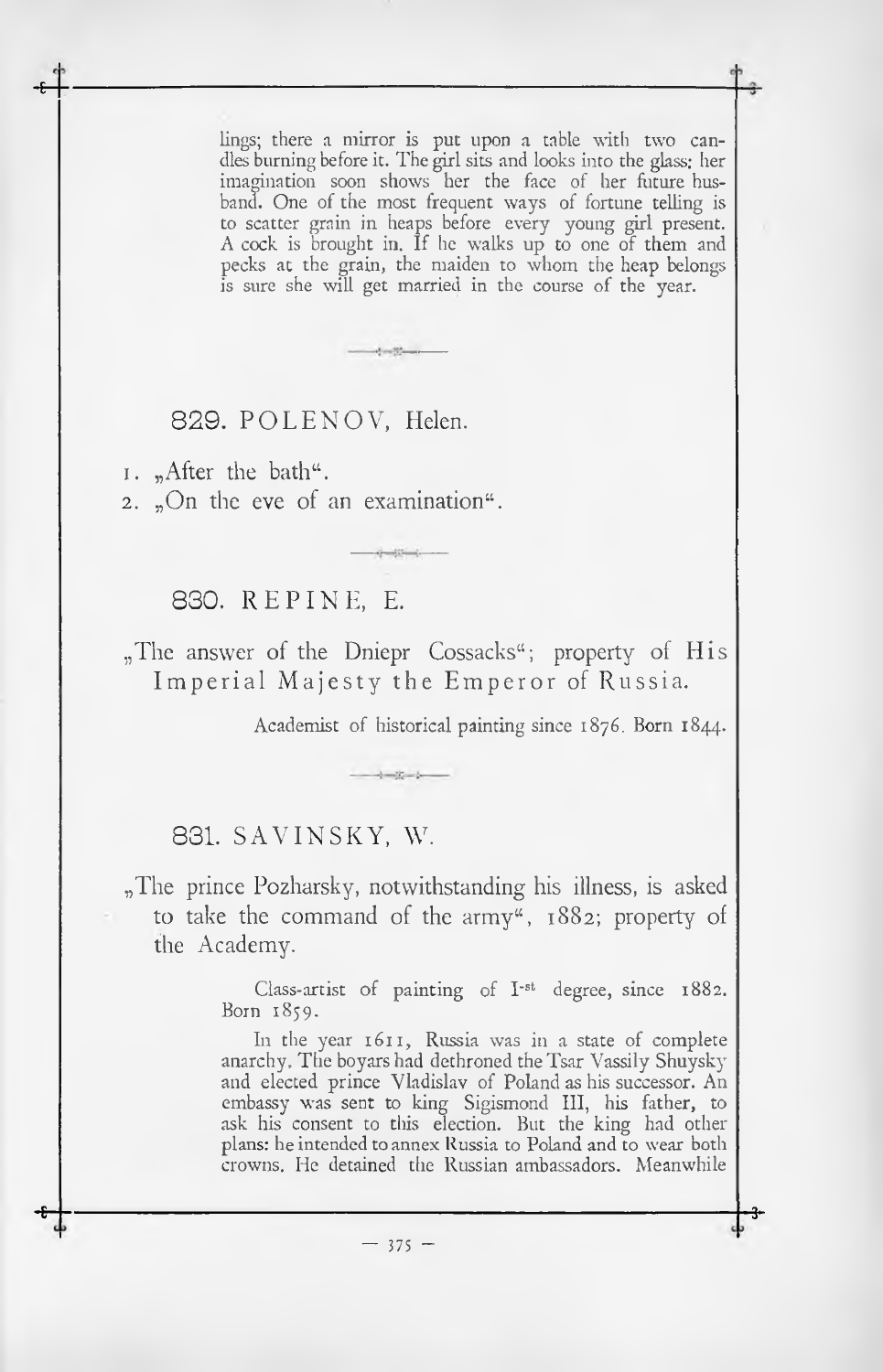the Poles took possession of Moscow. Bands of Poles and Cossacks infested the Empire and killed and pillaged without mercy. Smolensk fell into the hands of Sigismond, and the Swedes took Novgorod. All hope seemed lost.

 $\frac{1}{\sqrt{2}}$ 

One of the calls for help, sent all over Russia from the Convent of St. Serge near Moscow, reached Nizhni-Novgorod. It was read in the Carhedral to the congregation and a common butcher, Kosma Minin called upon his fellowcitizens to stand up in defense of their native land. Some difficulties arose as to how the money was to be raised for the pay of the army. Minin said: "Let us sacrifice all, sell our houses, wives and children; but Russia must be saved". His enthousiasm communicated itself to all the inhabitants of Nizhny. Soon a considerable sum was collected. Volunteers and soldiers assembled under Minin's banner: but none of the noblemen of Nizhny could be intrusted with the command of the army. Minin remembered then that one of the generals of Shuysky, prince Pozharsky, lived at his estate in the neighbourhood of Nizhny. The prince had recieved many wounds in battle with the Poles and had returned home to nurse them. Minin sent the archimandrite (abbot) of Pechersk and some noblemen to ask the general to lead the new army. He was so weak and so ill that he could scarcely get up from his armchair to greet the deputation and kneel before the holy images they had brought. He readily consented nevertheless to accept their offer. In spring (1612) Pozharsky and Minin left Nizhny at the head of a considerable army. After many succesful battles under the walls of Moscow Pozharsky forced the assiegcd Poles, cut off from their countrymen and suffering from hunger and illness, to surrender and on the 25-th October Pozharsky entered in triumph through the gates of Moscow.

### 832. SAVITZKY, C.

"Alms for the sake of Christ".

#### Genre painter. Born 1845.

Dark and lonesome is the  $n$  tayga", wild forests of Siberia. Enormous trees cover many hundreds of miles, stretches of bog and marsh hem the path of the travellar. Wild animals steal through the bushes; squirrels and birds hop from branch to branch. Otherwise all is silent and dark. Here and there patches of arable land are met. The trees have been felled, and a cluster of lonely cottages have been built by colonists. Every

 $-376-$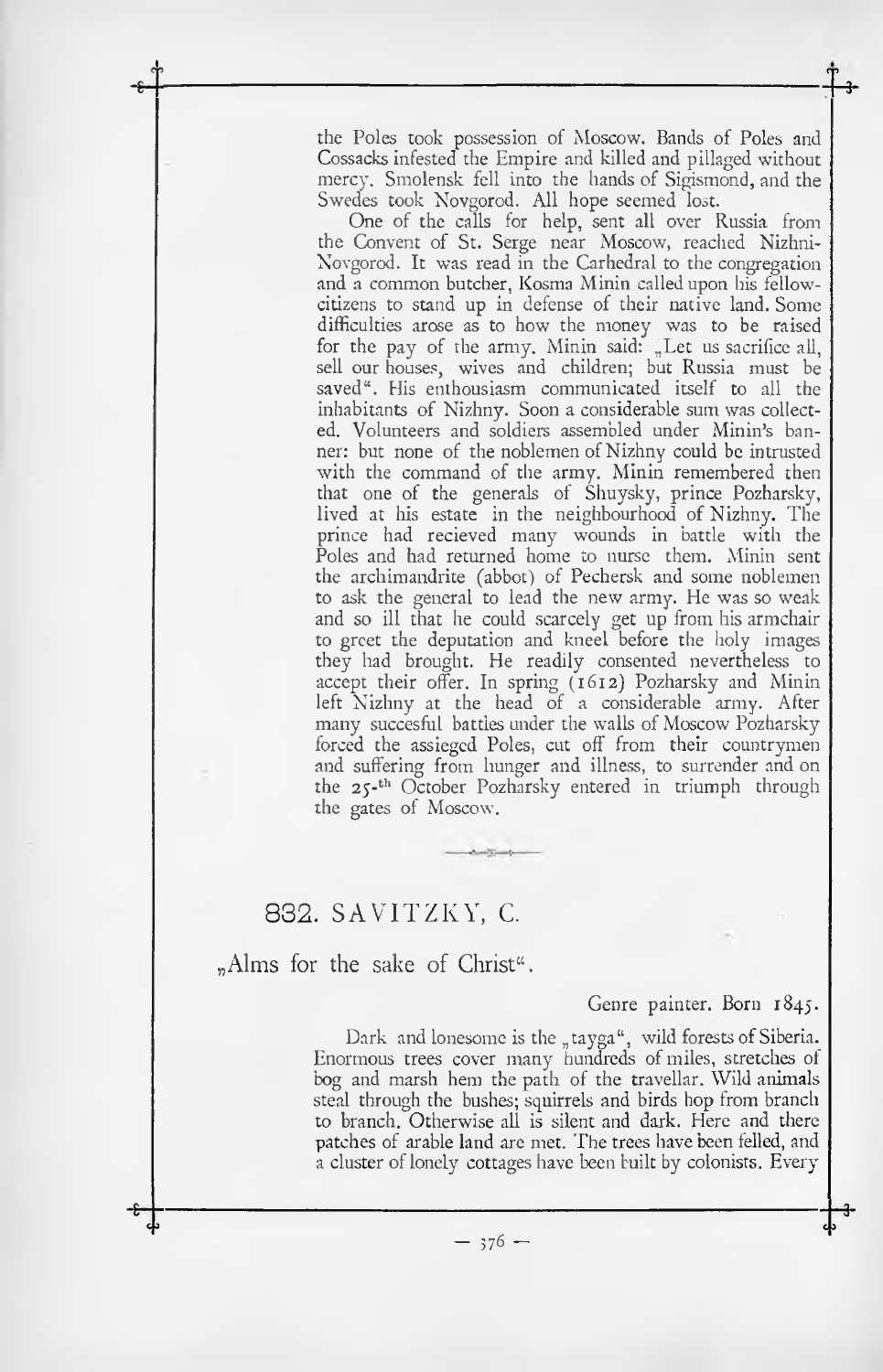evening, before going to rest, each peasant puts a loaf of bread and a jug of "kvass", a home brewed sour liquor, made of malt, on the outer sill of their window with the words: "take it in Christ's name". He shuts himself up for the night, muttering a fervant prayer, that he may not be disturbed in hissleep and may be saved from every evil and danger. If he hears a sound under his window he will not get up and go to his door: he knows it are the fugitives from the prisons and mines of Siberia for whom the taiga serves as refuge. They wander about in the wilderness, half naked, hungry and miserable. In summer they feed upon berries and wild roots. Sometimes they may kill or catch some small bird or a hare. But in winter their life is a constant suffering and torture; they often fall a prey to the bears or wolves or are frosen to death. The only help they get are those offerings they find on the window sills of the cottages. On their part they never touch the persons and property of the charitable colonists and protect them from every danger.

Such a scene is masterfully represented by the brush of M'r Savitzky. А brillant northern night. The moon shines upon the fir trees, laden with snow, and on the icicles on the roof of the cabin. A troop of ragged fugitives sup on the alms, given them "in Christ's name". One of them drinks out of the jug, the others wait for their turn. No quarrels, no strife; the name of Christ, the solemnity of the hour soften all dessentions.

### 833. SVERCHKOV, N.

 $_{n}$ A young mare, that just killed a wolf".

 $-25 - 1$ 

 $-3 - 3 - 5$ 

Professor of painting since 1855. Born 1817.

#### 834. SEMIRADSKY, H.

- 1. "Christ in the house of Lazar", 1887; property of the Academy.
- 2. "Phrine", 1889; property of His Imperial Majesty, the Emperor of Russia.

 $-377 -$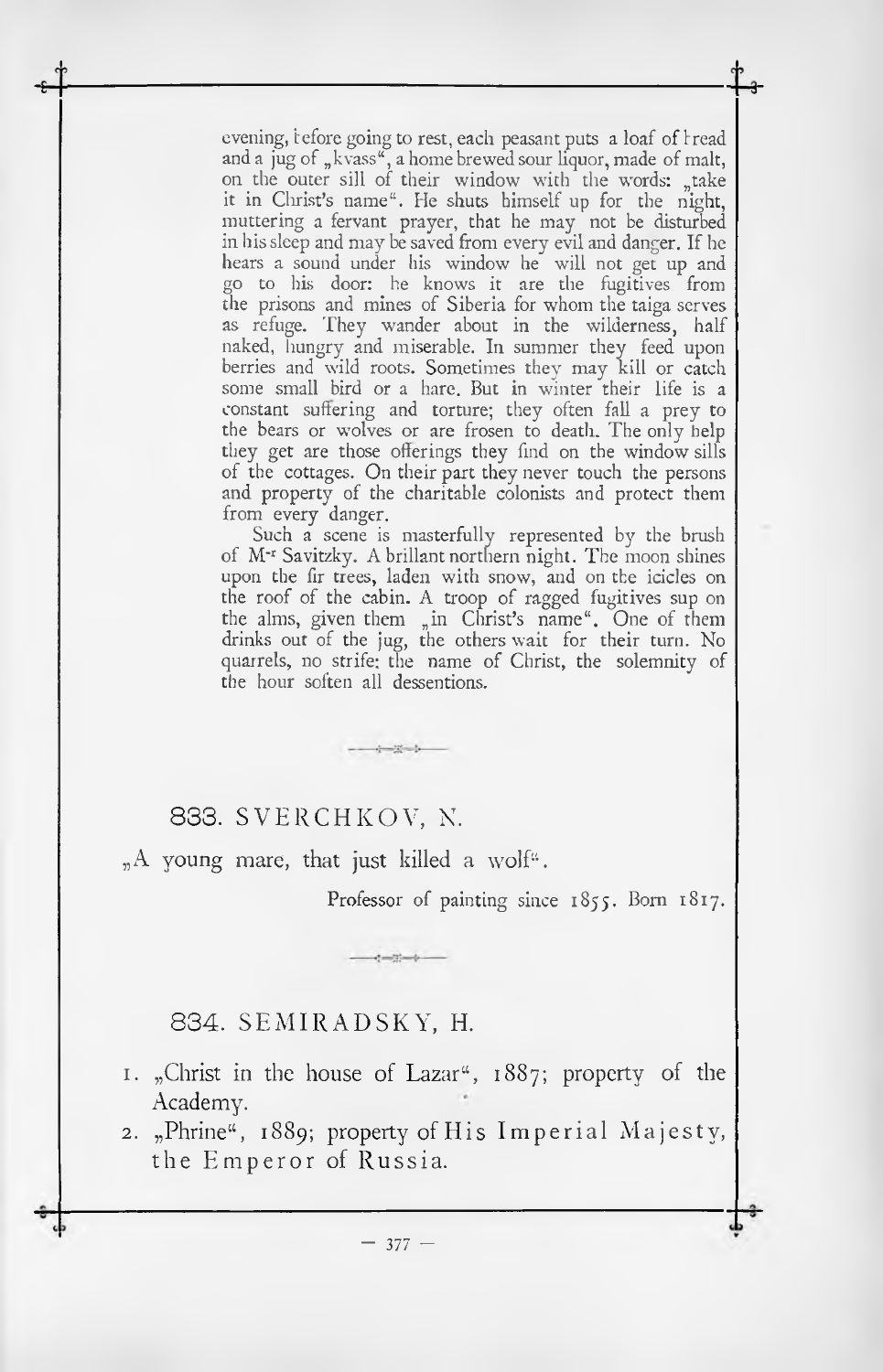The artist has finished his studies in the Imperial University of Kharkov in the physic-mathematical department and obtained the degree of bachelor. Professor of painting since 1877 and member of the Council of the Academy of Arts since 1889. Born 1843.

 $x = 10$ 

#### 835. STEPANOV, A.

 $.A$  hunting scene".

### 836. SEDOV. GR.

"Wasilissa Melentieva", 1882.

Academist of historical painting since 1870. Born 1836, died 1886.

The subject of this picture is taken from the history of the reign of John the Terrible. The Tsar fell in love with a beautiful widow, lady in waiting of one of his wives, Anna Vasilchikov. This princess soon died from poison and the Tsar proclaimed his beloved Wassilissa Melentieva, as his bride and asked the clergy to allow him to marry her. But as he was already married several times the metropolitan hesitated to sanction an act, that was against the rules of the Eastern Church. Meanwhile the widow, whilst asleep, murmured once some words of love and the name of a young boyar. The suspicious Tsar had her tried, as well as the young nobleman she named; they soon confessed their guilt and were both put to death.

The painter has chosen the moment when the old Tsar watches the slumbers of his beloved.

#### 837. TVOROZHNIKOV, J.

- 1. A novice selling images <sup>4</sup>, 1888; property of the Academy.
- 2. "Grandmother and grand-daughter", 1889; property of the Academy.

Genre painter, class-artist of painting of I-st degree since  $1873$ . Born  $1848$ .

 $-378-$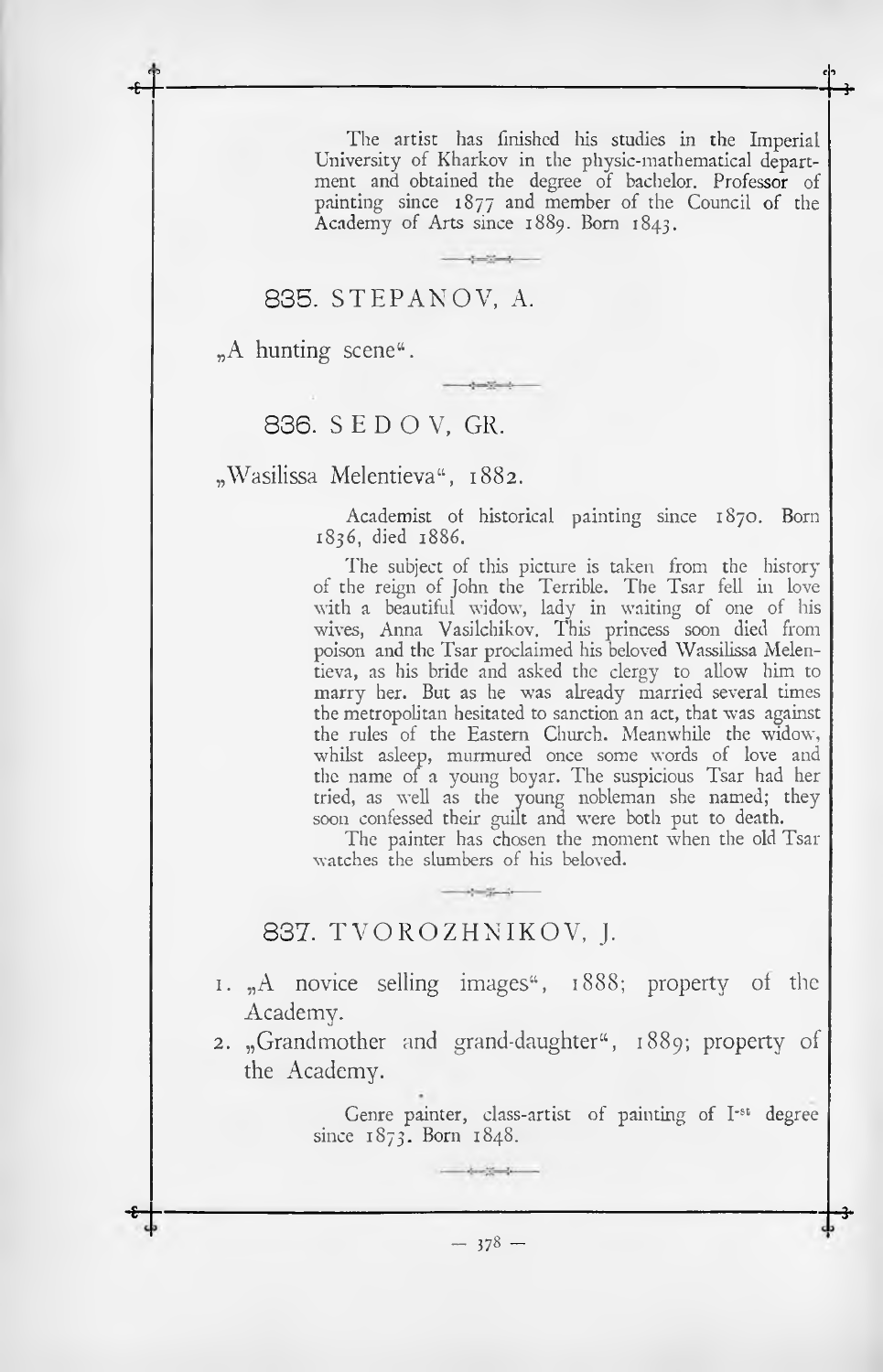838. FEDDERS, Y.

"My villa"; property of the Academy.

Landscape painter, academist of painting since 1880. Born 1838.

839. FRENTS, R.

"At an hostlery"; property of the Academy.

Honorary free associate of the Academy of Arts since 1885. Born 1831.

#### 840. CHISTIAKOV, P.

"The Grand Duchess Sophia Vitovtovna at the wedding of the Grand Duke Wassiliy the Blind in 1433 tears from the Prince Wassiliy the Squint a girdle, that had once belonged to Dmitry Donskoy", 1882; property of the Academy.

> Academist of historical painting since 1870, genre and portrait painter, adjoint professor at the Academy since 1872. Born 1832.

> In the XVI century Russia was agitated by feuds amongst the princes of the house of Rurik. The grand dukes of Moscow, who had been the first to shake of the tyranny of the Tartars, tried to unite all the small dominions of their kinsmen under their authority. The least quarrel led to bloody strife. One of those episodes is represented on this picture. At the wedding of the grand duke Vasily, called the Blind, his mother, Sophia, the proud daughter of Witold, prince of Lithuania, violently tore from one of the guests, the cousin of the bridegroom, prince Vassily of Svenigorod, a precious girdle, set with gems, that had once belonged to her father-in-law, Dmitry Donskoy. The offended prince left the court in great wrath and vowed vengeance to the whole family of Sophia. Some years later, the grand duke was taken prisonner by the brother of his foe and blinded.

**■8-------------------------------------------------------------------------------------------------------------------------------------- 3-**  $-379 -$ 

المستنفع المستمر